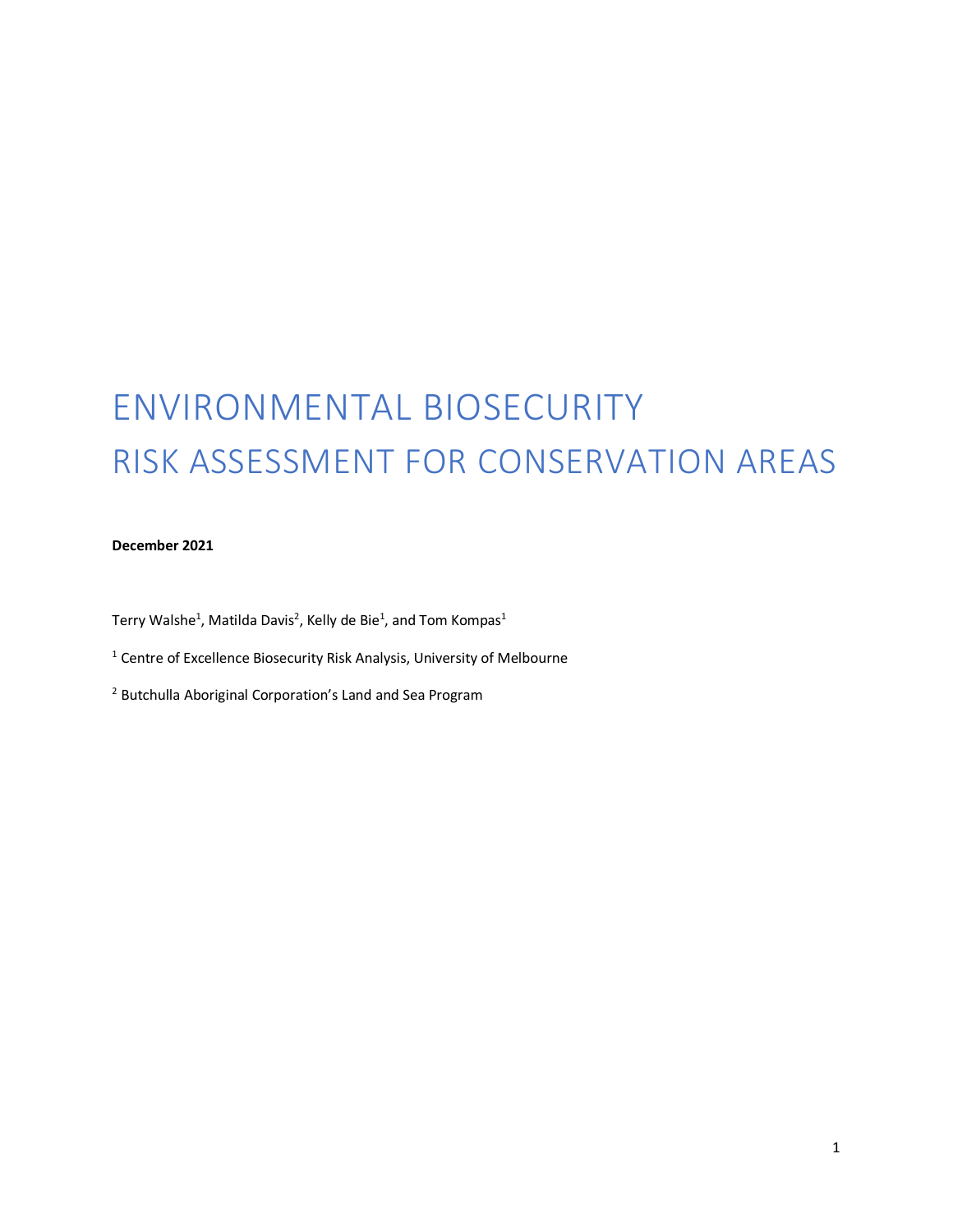## <span id="page-1-0"></span>EXECUTIVE SUMMARY

Although management plans for protected areas typically include actions for established weeds and vertebrate pests, preparation of a dedicated biosecurity plan is rare. Biosecurity planning and responses have been highly detailed, diligent, and successful for a handful of island reserves. Still, the processes and tools behind these successes are not widely available.

There are likely many reasons for the modest uptake of advances in risk analysis among conservation managers, including limited resourcing for planning, limited availability of quantitative skills among personnel, and a shortage of high-quality high visibility applications upon which local managers can base their analyses. For many larger and possibly more complex conservation areas, including World Heritage Areas, added complexities include diffuse governance arrangements, the presence of a substantial tourism industry that may have little knowledge or capacity in biosecurity, and the cultural and livelihood needs and aspirations of Traditional Owners. In contrast to regulatory settings faced with acceptable risk problems, these complexities suggest that the management of biosecurity risks in conservation settings needs to be underpinned by decision support tools that emphasise and accommodate multiple objectives and trade-offs involving multiple stakeholders.

This report describes the development of a set of risk-based decision support tools for pre-border biosecurity planning, including:

- a template for estimating the cost of candidate actions;
- objective-specific indicators to characterise impact, including key conservation values, outcomes for Traditional Owners, and the visitor experience;
- elicitation of expert judgment to overcome challenges stemming from sparse or no data availability;
- sound logic in the treatment of probabilistic judgments and the aggregation of risk over multiple pests, and
- a coherent framework for combining technical and value judgments in progressing coarse consensus around a preferred biosecurity strategy.

These tools are synthesised and operationalised in accompanying excel-based spreadsheets.

We illustrate the use of the tools and spreadsheets with a pilot case study application at K'gari (Fraser Island).

Outcomes can be used to inform management plans and a business case for additional funding.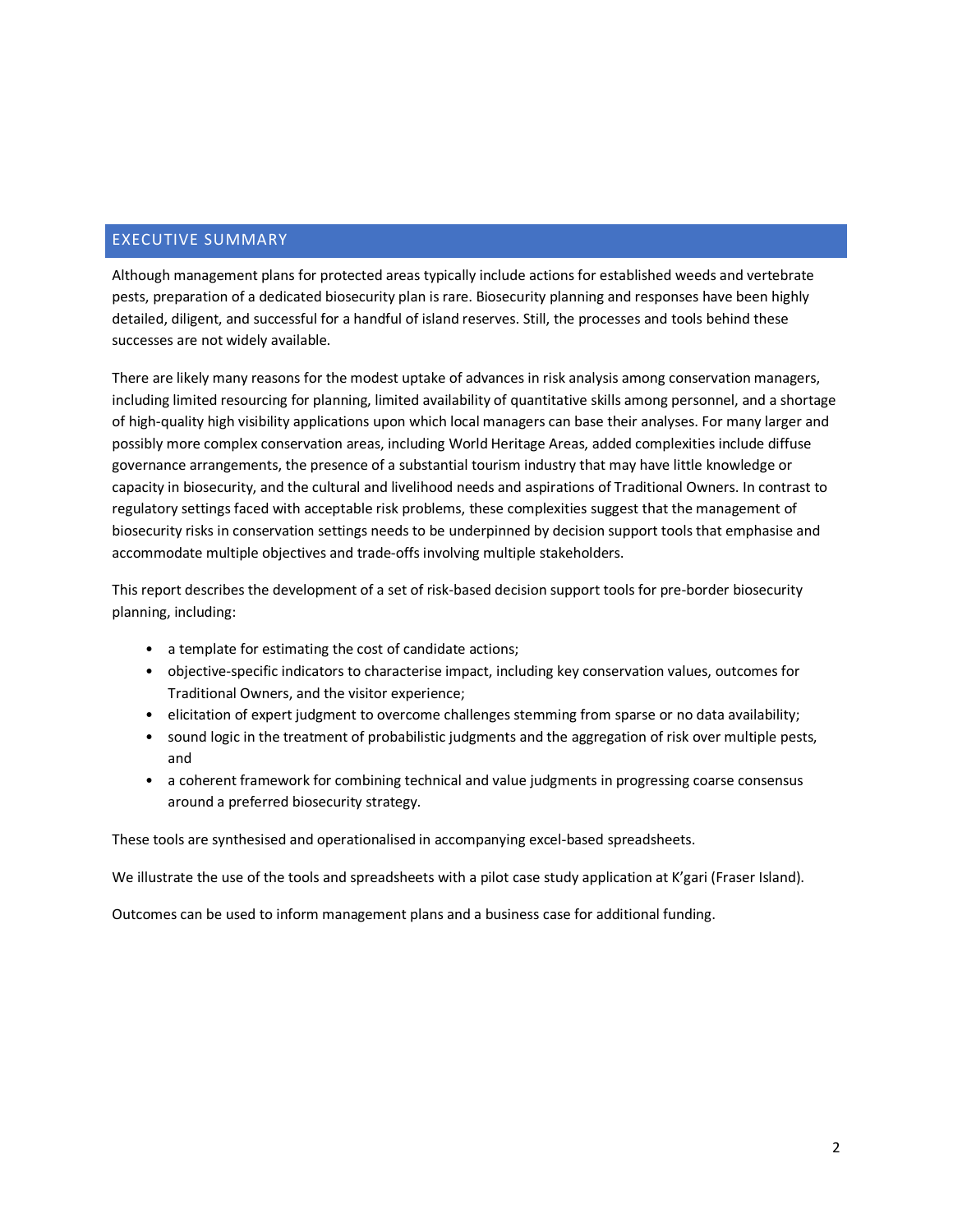# CONTENTS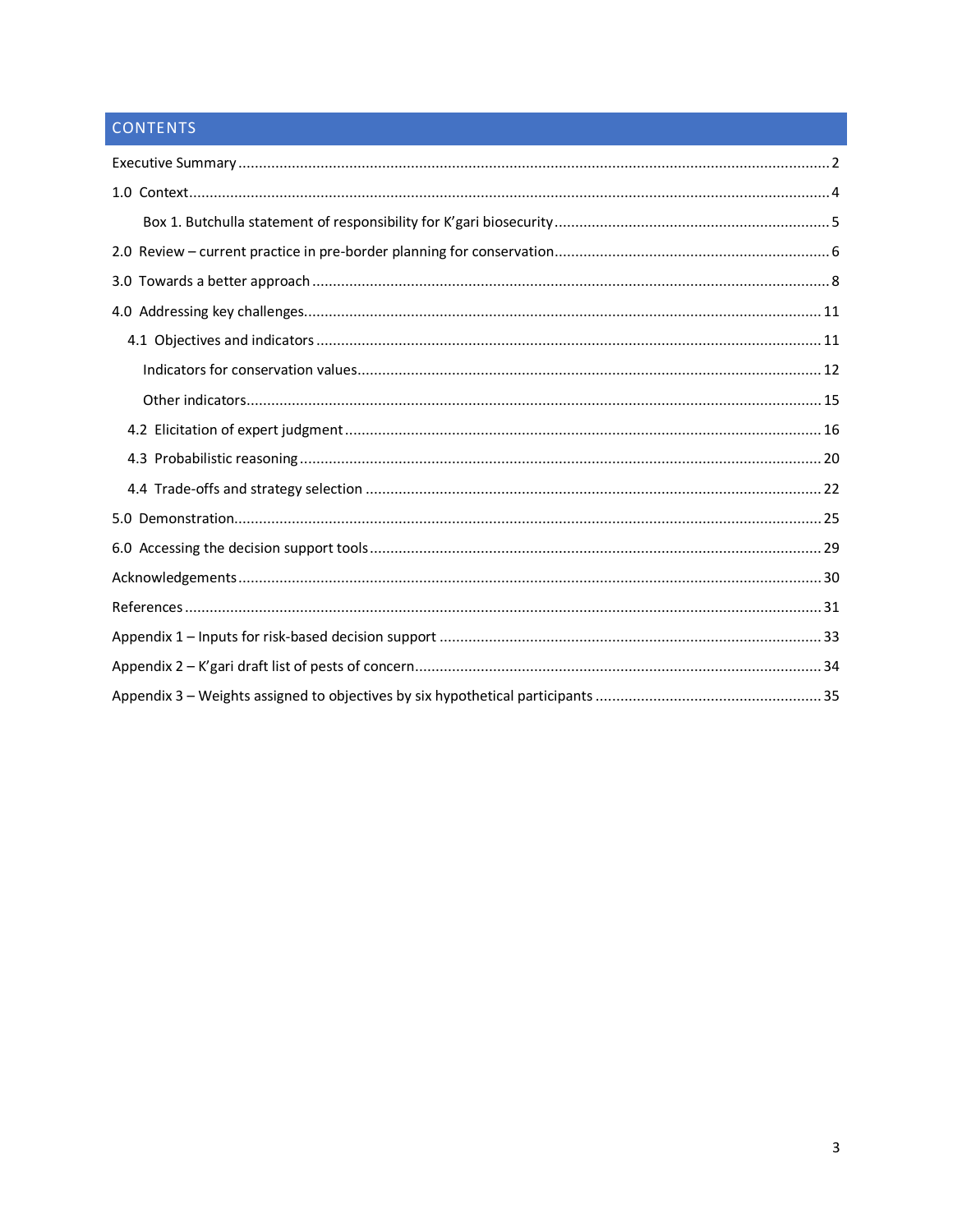## <span id="page-3-0"></span>1.0 CONTEXT

This report describes risk assessment tools to address key challenges in identifying effective and broadly supported biosecurity measures among conservation co-managers and stakeholders. The spreadsheet-based tools are designed for pre-border biosecurity threats – that is, pathogens, weeds, and pest species that are currently thought to have not become established in a protected area but could plausibly do so in the future<sup>[1](#page-3-1)</sup>. Throughout this document we use the term *pests* to refer to all biological hazards that may be invoked in biosecurity planning, including pathogens, weeds, invertebrates and vertebrates. We explore a trial application at K'gari (Fraser Island), a world heritage property, but the tools are transportable to any conservation setting, terrestrial or marine.

There are two motivations for a pre-border focus. Firstly, this is often a gap for conservation managers, with less planning and effort in pre-border risk mitigation measures and considerably greater resourcing allocated to control or eradicate established weeds and pests. Secondly, preventive biosecurity measures can be more efficient and effective (Leung et al. 2005, Finnoff et al. 2007).

Just what might entail the best preventive action can be overwhelmingly difficult to grasp. There are typically many pests that pose material risk of harm, multiple pathways by which they may enter, and marked variability and uncertainty in the conservation values they impact. Similarly, the effectiveness of candidate quarantine measures, education and enforcement, surveillance and treatment may be speculative. Managers and stakeholders will hold different views on the relative importance of different ecological values. These views may be coloured by concerns over a compromised visitor or recreational experience through restrictions on movement or onerous quarantine measures. In short, there may be a bewildering array of factors to consider and the prospect of only modest additional resourcing to address risks. The tools we describe in this report help navigate this complex terrain.

In the design of risk assessment and decision support tools, we are mindful that conservation reserves, especially larger world heritage properties, can have complex governance arrangements. For K'gari, much of the island is administered by the Queensland National Parks & Wildlife Service within the Department of Environment and Science. But substantial land areas fall under the responsibility of local government or the Department of Resources in its dealings with crown land. There are also community organisations that have longstanding interests in the island and its ecological condition. Finally, and most profoundly, there are the custodial responsibilities and rights of Traditional Owners, the Butchulla peoples (Box 1). Although the tools we describe in this report can be used in conservation settings involving a sole manager, we have sought to develop an approach that accommodates a range of values and variable emphases on those values among co-managers and stakeholders. Our approach aims to provide insight into where there is broad support for specific biosecurity measures and where implementation of a subset of measures may be divisive or otherwise ill-advised.

<span id="page-3-1"></span><sup>1</sup> The *border* in the context of this report refers to the boundary of a protected area. For clarity, it does not refer to state, territory or international borders as is often the case in biosecurity.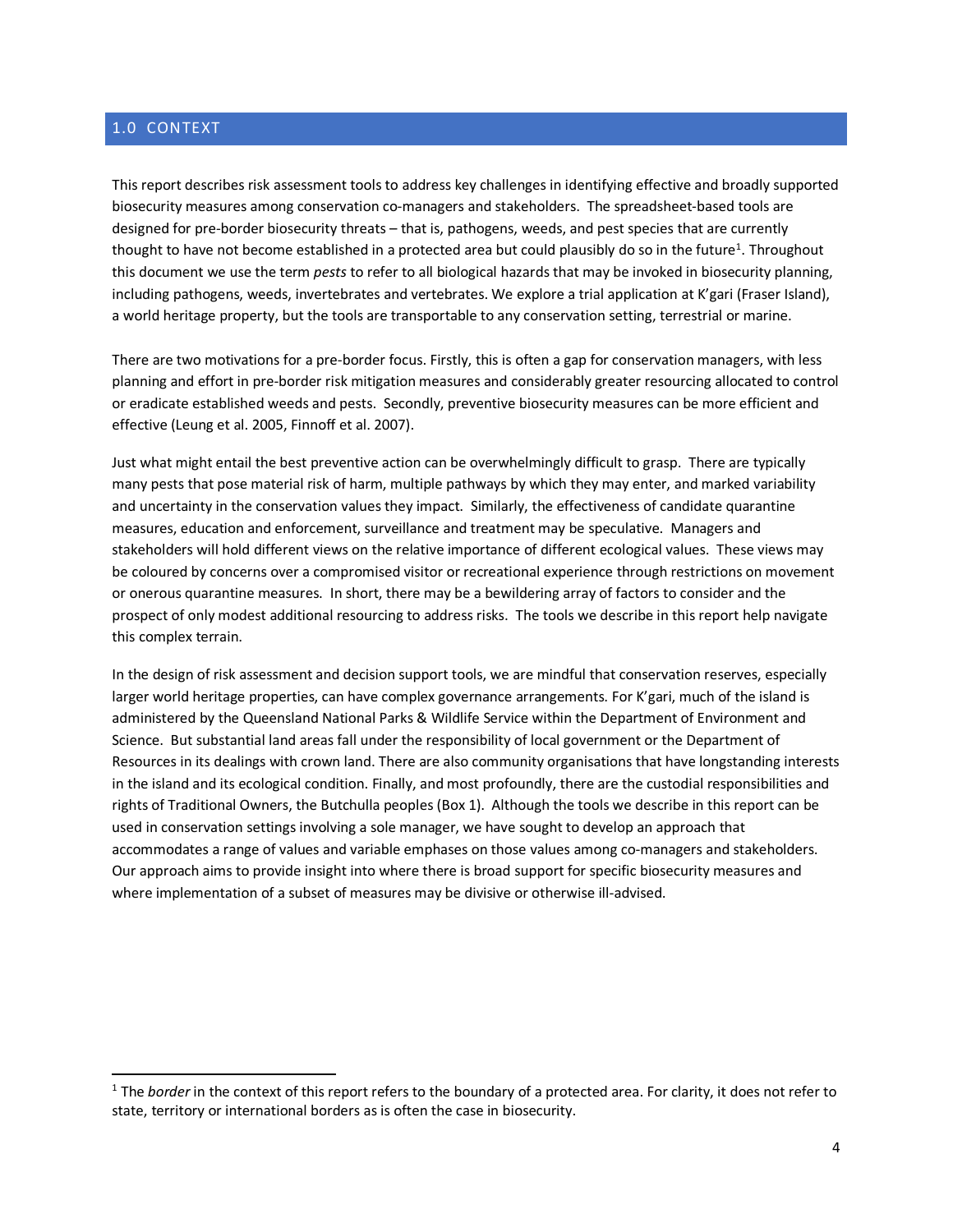#### BOX 1. BUTCHULLA STATEMENT OF RESPONSIBILITY FOR K'GARI BIOSECURITY

The Butchulla people are the traditional custodians of K'gari (Fraser Island) and the adjacent mainland, from around Double Island Point in the south to the mouth of the Burrum River in the north, and west to Bauple Mountain.

All species of flora and fauna native to Butchulla country contribute to the healthy balance of country. While all are precious to the Butchulla people, we emphasise the protection of species that have edible, medicinal, and cultural properties. Culturally significant species include resources for ceremony, constructing shelters, utensils, tools, and weapons, species that serve as seasonal indicators, and/or contain spiritual connections to sacred stories. Weeds, pests, and pathogens threaten the health of our country, her inhabitants (flora and fauna), and certainly, our edible, medicinal, and culturally significant species. As traditional custodians, this impedes our ability to practise culture.

As Butchulla people, we have a responsibility to honour our first Lore, minyang galangoor gu djaa, kalim baya-m (what is good for the land comes first). We are committed to protecting our beautiful Butchulla country from weeds, pests, and pathogens. We can achieve this by working collaboratively with relevant stakeholders to develop sustainable solutions. We wish to develop positive partnerships that honour the Butchulla peoples' Lore, sovereignty, knowledge, connections to country, and cultural values, both tangible and intangible.

*Galangoor nyin (thank you) to Aunty Josey Bonner, Butchulla Community Linguist, for the translation.*

*Written by Matilda Davis, Biosecurity Officer for the Butchulla Aboriginal Corporation's Land and Sea Program.*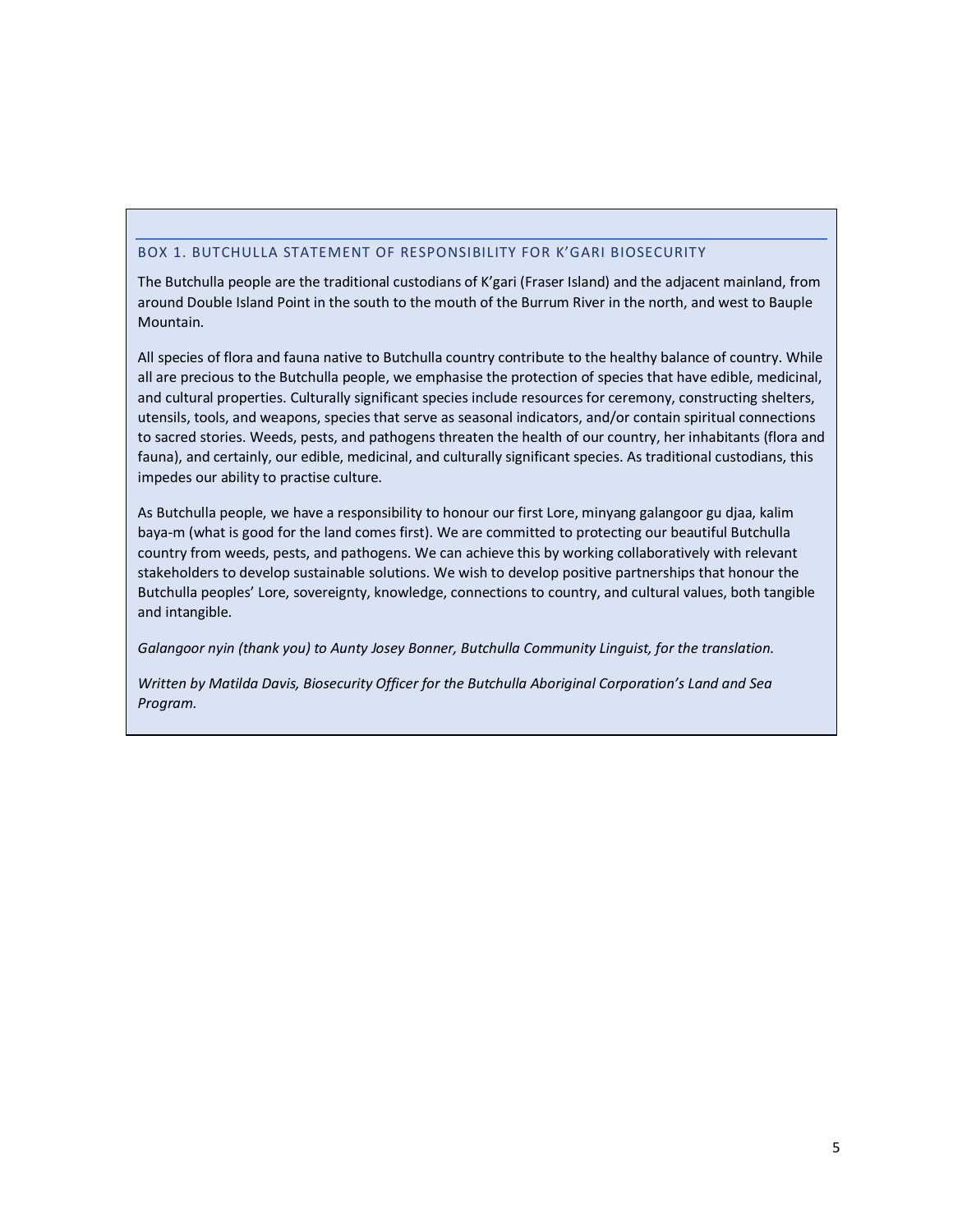#### <span id="page-5-0"></span>2.0 REVIEW – CURRENT PRACTICE IN PRE-BORDER PLANNING FOR CONSERVATION

With limited resources, conservation managers tend to focus on the more immediately visible problem of established pests rather than keeping potential new pests out of protected areas. In collating evidence of management response to invasive alien species, Shackleton et al. (2020) report that of 119 world heritage sites surveyed, 50% attempted some form of management intervention. The nature of intervention was overwhelmingly focussed on control or eradication of established invasives, with only 10% of the 119 sites, most of them islands, having biosecurity measures in place to prevent new introductions.

Nevertheless, the potential benefits of prevention are increasingly recognised among environmental managers. In Australia, nationally coordinated planning has been undertaken for biosecurity threats to *Acacia* species and mangrove communities (PHA 2020a,b). Risk mitigation actions were informed by (a) pest and pathway analyses and (b) general risks as identified by stakeholders.

For the *Acacia* risk mitigation plan (PHAa 2020), pest and pathway analyses included qualitative assessment of the potential for entry, establishment, and spread together with an attempt to assess impact potential. This attempt recognised difficulties in evaluating the environmental consequences of invasion and the bias resulting from reliance on descriptors of impact borrowed from agricultural or forest production settings. PHA (2020a) describes how (page 15),

*"the project sought to develop a method to measure pest impact on taxa with environmental significance. The framework is based on the approach used by the International Union for Conservation of Nature (IUCN) for Environmental Impact Classification of Alien Taxa (EICAT)[2](#page-5-1) and the ABARES development of the Priority List for Exotic Environmental Pests and Diseases[3](#page-5-2) ."*

In the end, the method was not used because there were only sparse data available documenting pests of *Acacia*  overseas and their impacts, and what little was available did not address the breadth of *Acacia* species that occur in the Australian environment. Instead, the assessment relied on an earlier analysis focussed primarily on priority pests for industry.

Technical assessment in the mangroves project (PHA 2020b) highlighted pathways analysis in helping identify risk mitigation actions. The report recognised limitations in the approach, stating (page 51):

*"It is important to note that though the relative risk of each pest family was ascribed in the pathways analysis, the relative risk of entry is not indicative of their establishment potential or impact. The literature was not comprehensive enough to ascribe impact adequately."*

Again, a dearth of available information led to key elements of the risk assessment being overlooked.

The risk mitigation actions identified by PHA (2020a,b) were not costed, nor their effectiveness explicitly assessed. However, PHA (2020b) acknowledges a *crucial consideration when examining entry pathways risk is whether the risk of a particular pathway can be managed* (page 51) *. If the risk cannot be managed then investment is better targeted elsewhere*. Prospects for implementation are likely improved by the emphasis on stakeholder involvement in the planning process, promoting co-ownership of the challenges and potential solutions. But it is unclear if or how the merit of actions nominated by stakeholders were explored or analysed.

<span id="page-5-1"></span><sup>2</sup> Se[e https://www.iucn.org/theme/species/our-work/invasive-species/eicat](https://www.iucn.org/theme/species/our-work/invasive-species/eicat)

<span id="page-5-2"></span><sup>3</sup> Available a[t https://www.agriculture.gov.au/biosecurity/environmental/priority-list](https://www.agriculture.gov.au/biosecurity/environmental/priority-list)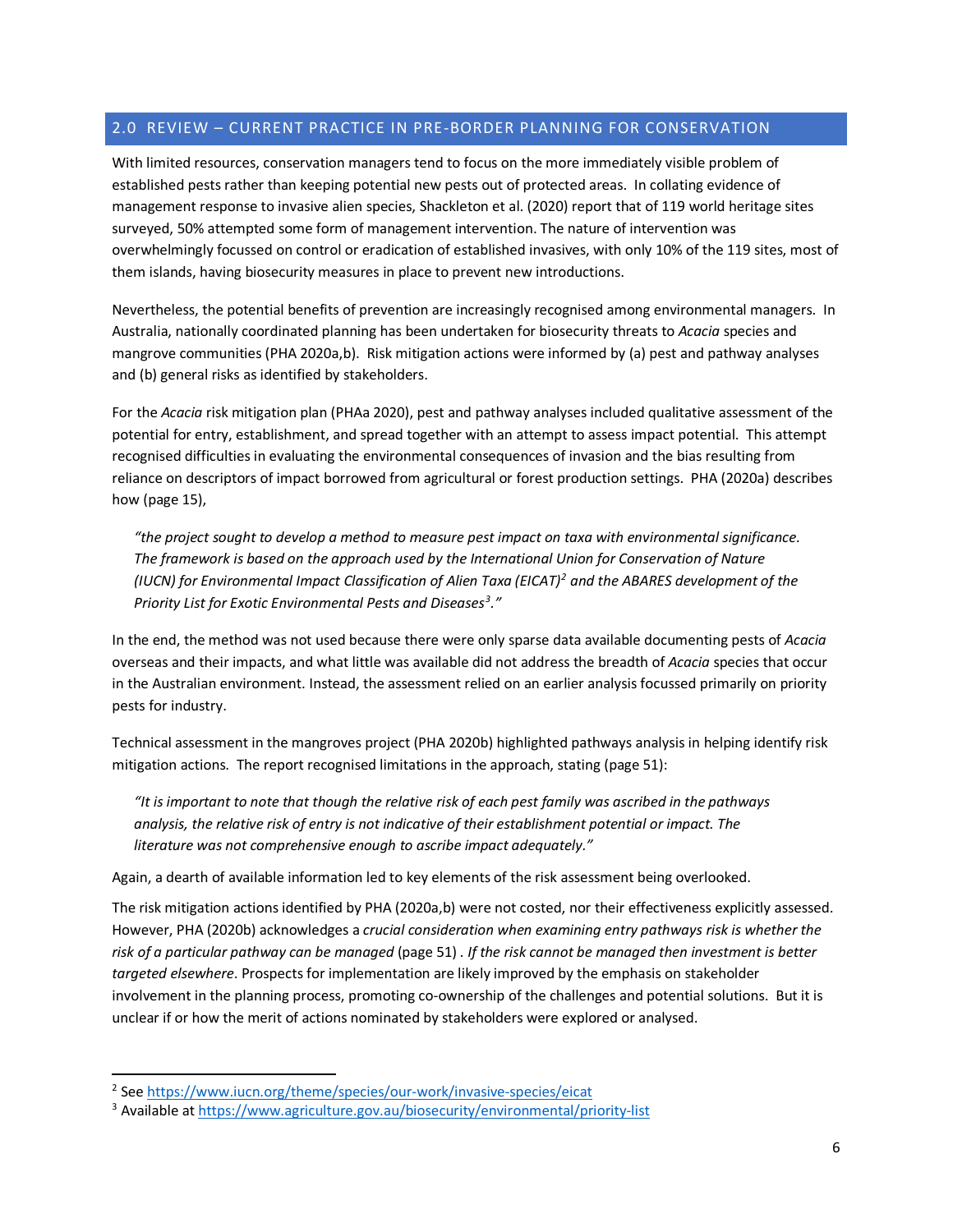Among world heritage properties in Australia, perhaps the most detailed and diligent approach to pre-border planning has been the process underpinning the Lord Howe Island Biosecurity Strategy. AECOM (2016) documented environmental and economic values exposed to biosecurity risks, described status quo management, and conducted a threat analysis from which pathways and species of concern were identified. A qualitative risk assessment using a matrix was undertaken for each pathway and species of concern, with outcomes comprising a risk rating with and without specified risk mitigation measures. These mitigation measures clumped current actions together with additional candidate actions. It was unclear if and how the merit of additional investment was untangled from the contribution of status quo measures. Recommendations in AECOM (2016) were based on the perceived need to reduce 'high' and 'medium' risks and informal consideration of what actions might be the best value for money.

Shackleton et al. (2020) propose a monitoring and reporting framework for biosecurity of world heritage sites. These authors state: *The framework requires the collation of information and reporting on pathways, alien species presence, impacts, and management, the estimation of future threats and management needs, assessments of knowledge and gaps, and using all of this information allows for an overall threat score to be assigned to the protected area* (page 3327)*.* The suggested approach to the characterisation of impacts is of particular interest, given the difficulties generally encountered in succinctly describing environmental consequences (Gregory et al. 2012) and the specific and seemingly insurmountable challenges encountered by PHA (2020a) in its attempt, outlined above.

Relative to other protected areas, the environmental values at world heritage sites may be better described by virtue of the nomination process and subsequent statement of 'Outstanding Universal Values' in any successful listing. But these statements may not readily lend themselves to the crisp characterisation of impact or consequence resulting from entry, establishment, and spread of a pest. For example, listing under criterion (ix) requires *outstanding examples representing significant ongoing ecological and biological processes in the evolution and development of terrestrial, freshwater, coastal, and marine ecosystems and communities of plants and*  animals. For K'gari, the statement of Outstanding Universal Value<sup>[4](#page-6-0)</sup> under criterion (ix) says, in part:

*"The dynamic interrelationship between the coastal dune sand mass, hydrology, the ongoing processes of soil formation and the development of plant communities is remarkable in its scale and complexity given the uniform substrate. In particular, the development of rainforest vegetation communities, with trees up to 50 metres tall on coastal dune systems at the scale found on Fraser Island, is not known to occur elsewhere in the world. There is clear zonation and succession of plant communities according to salinity, water table, age and nutrient status of dune sands, exposure and fire frequency. The low shrubby heaths ('wallum') are of considerable evolutionary and ecological significance. Fauna including a number of threatened species of frog, have adapted to the highly specialised acidic environment associated with wet heathlands and sedgelands in this siliceous sand environment."*

It's not straightforward translating this biophysical complexity across several ecological entities into a readily accessible metric assessors can use to describe the impact of a pest or pathogen.

Shackleton et al. (2020) propose that to describe the impact, if possible, determine how many native species are threatened with extinction due to invasions and how the entire suite of invasions affect major ecosystem processes using guidance from the IUCN's Global invasive Species Database<sup>5</sup>. This database describes impact

<span id="page-6-0"></span><sup>4</sup> Se[e http://www.environment.gov.au/heritage/places/world/kgari-fraser-island](http://www.environment.gov.au/heritage/places/world/kgari-fraser-island)

<span id="page-6-1"></span><sup>5</sup> Se[e http://www.iucngisd.org/gisd/](http://www.iucngisd.org/gisd/)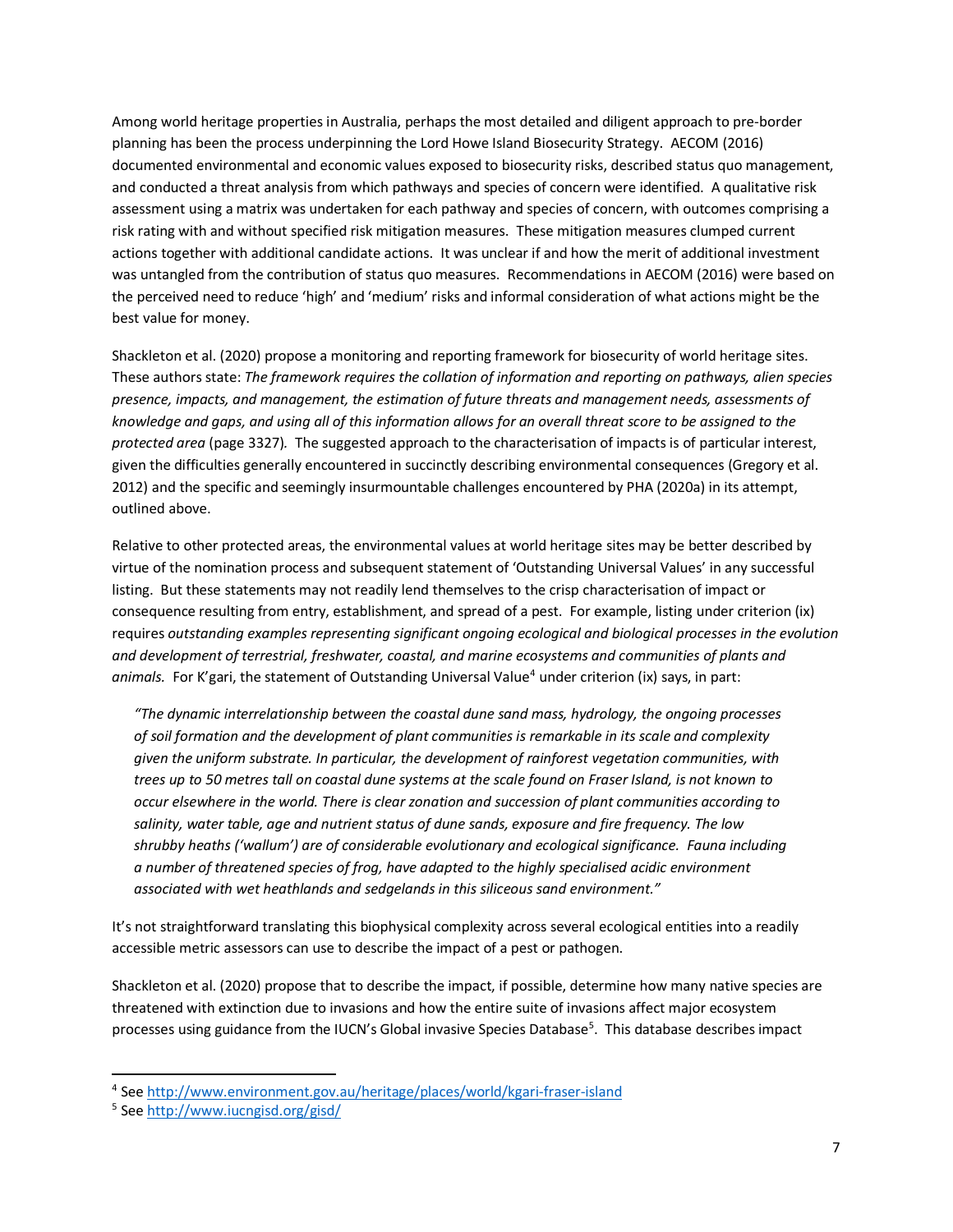according to the mechanism (e.g., competition, bio-fouling, flammability) and outcome. Outcomes include impacts on ecosystems (e.g., hydrological modification, modification of successional patterns, soil or sediment bioaccumulation), species populations (e.g. decline in population size, changes in geographic range, genetic alteration), and ecosystem services (comprising cultural, provisioning, regulating and supporting). While this guidance offers an exhaustive or near-exhaustive list of potential factors to consider in characterising the consequences or impact of pest invasion, the level of detail is onerous for most planning exercises, particularly in complex scenarios where a diverse set of stakeholders share responsibility.

# <span id="page-7-0"></span>3.0 TOWARDS A BETTER APPROACH

Environmental biosecurity is sometimes seen as the poor cousin of public health and agricultural biosecurity. Our view is that if environmental biosecurity is to succeed in securing a level of investment in management resources commensurate with the value of the assets and the magnitude of risk posed by pests, then greater rigour is needed in planning. We sought to develop a spreadsheet-based synthesis of tools that provides effective decision support for a group of co-managers and stakeholders, together with the core elements of a business case for investment in biosecurity.

From an environmental biosecurity perspective, the emergence of structured approaches to pre-border planning in recent years is encouraging (AECOM 2016, PHA 2020a,b). But much remains to be done to enhance and mature these approaches if they underpin substantial and widespread investment across the conservation estate. The review in the preceding section highlights difficulties and challenges in:

- characterising impact (i.e., consequences of pest invasion),
- making judgments with sparse or no data, and
- evaluation of the effectiveness of candidate actions, including the costs of implementation.

We propose a structured and systematic evaluation of candidate actions that use:

- objective-specific indicators to characterise impact,
- established protocols in the elicitation of expert judgment to overcome data limitations,
- sound logic in the treatment of probabilistic decisions and the aggregation of risk over multiple pests, and
- a coherent framework for combining technical and value judgments in progressing coarse consensus around a preferred biosecurity strategy.

Our formulation revolves around the specification of objectives and alternatives as the foundation for structured decision-making (Gregory et al. 2012). Objectives pertain to outcomes for Traditional Owners, the visitor experience, as well as key conservation values for the protected area at hand (see section 4.1 for further details).

Alternatives for management interventions are arranged under three headline actions:

- quarantine (Q),
- education and enforcement (E), and
- search and destroy (or more formally, surveillance and follow up treatment aimed at control or eradication, SD).

For our illustrative application at K'gari, we developed the alternatives shown in Table 1. Under each headline action, our spreadsheet-based decision support framework accommodates up to five candidate levels of investment. The user specifies what is entailed at each level and estimates the costs of implementation. Note that in our illustrative case study application, level 1 for each headline action represents current management, which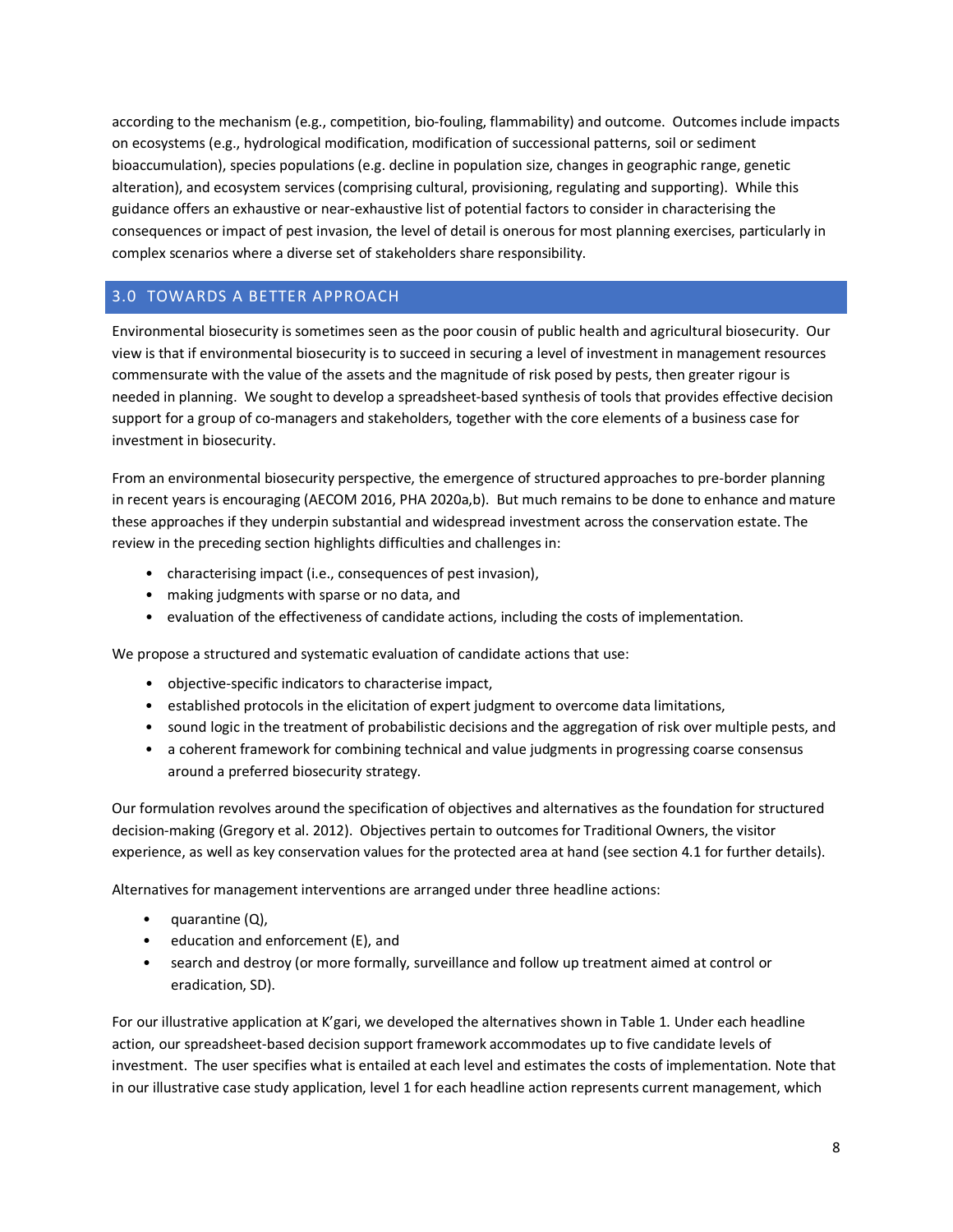serves as the base case against which the estimated payoff of all other candidates is compared. In other contexts, it may be more appropriate to make the Level 1 base case 'do nothing'.

**Table 1.** Candidate actions used in the illustrative K'gari case study application. Candidates were developed iteratively in stakeholder workshops.

| Quarantine       |            |                                                                                                                           |
|------------------|------------|---------------------------------------------------------------------------------------------------------------------------|
| Level 1          | status quo | Five inspection events per year at Riverheads.                                                                            |
| Level 2          | very lite  | Inspection point at Riverheads that is attended for all barge departures during<br>school holidays.                       |
|                  |            | Inspections for visitors.                                                                                                 |
|                  |            | Washdown bays at Riverheads. Voluntary wash down of vehicles.                                                             |
| Level 3          | lite       | Inspection points that are attended for all barge departures during school                                                |
|                  |            | holidays. Inspections for visitors.                                                                                       |
|                  |            | Washdown bay and boot washing station at Riverheads and Inskip Point.                                                     |
|                  |            | Compulsory washdown of vehicles and boots before entering barge. Formalised                                               |
| Level 4          | medium     | inspection points that are attended for all barge departures (peak).                                                      |
|                  |            | Inspection of all vehicles (visitors, residents and commercial).<br>Inspections at boat ramps in peak times.              |
|                  |            | Formal terminus at Inskip Point. Multiple vehicle washdown bays and boot                                                  |
|                  |            | washing stations at Riverheads and Inskip Point. Compulsory washdown of                                                   |
|                  |            | vehicles and boots before entering barge.                                                                                 |
|                  |            | Formalised inspection points that are attended for all barge departures (peak and                                         |
| Level 5          | heavy      | off peak).                                                                                                                |
|                  |            | Inspection of all vehicles (visitors, residents, and commercial) and high-risk                                            |
|                  |            | equipment.                                                                                                                |
|                  |            | Inspections at boat ramps at times.                                                                                       |
| <b>Education</b> |            |                                                                                                                           |
|                  |            | Junior Ranger program to a small number of primary schools and biosecurity                                                |
|                  |            | module 'Pesky Pests' delivered to one school per term.                                                                    |
| Level 1          | status quo | Signage at Riverheads.                                                                                                    |
|                  |            | Presentations, newsletters, websites, and Facebook posts from FINIA partners                                              |
|                  |            | highlighting risks and actions.                                                                                           |
|                  |            | Junior Ranger program to a small number of primary schools and biosecurity                                                |
| Level 2          | very lite  | module delivered to two schools per term.<br>Presentations, newsletters, websites, and Facebook posts from FINIA partners |
|                  |            | highlighting risks and actions.                                                                                           |
|                  |            | Signage and information leaflets at River Heads/check-in for Kingfisher Bay.                                              |
|                  |            | Dedicated 'Education Ranger' position (part-time) - Junior Ranger program to a                                            |
|                  |            | moderate number of primary schools and biosecurity module 'Pesky Pests'                                                   |
|                  |            | delivered to three schools per term.                                                                                      |
|                  |            | Information is provided with bookings/tickets and on the USC K'gari-Fraser Island                                         |
| Level 3          | lite       | App.                                                                                                                      |
|                  |            | Signage and information leaflets at River Heads/check-in for Kingfisher Bay, Inskip                                       |
|                  |            | Point.                                                                                                                    |
|                  |            | Education leaflets on the reporting mechanism for local outbreaks for locals and                                          |
|                  |            | visitors.                                                                                                                 |
|                  |            | Some elements of enforcement.                                                                                             |
|                  |            | Dedicated 'Education Ranger' position (full-time) - Schools program is rolled out to                                      |
| Level 4          | medium     | all primary schools in Fraser Coast and Cooloola schools.                                                                 |
|                  |            | Signage and information leaflets at River Heads/check-in for Kingfisher Bay, Inskip                                       |
|                  |            | Point, and Hervey Bay airport.                                                                                            |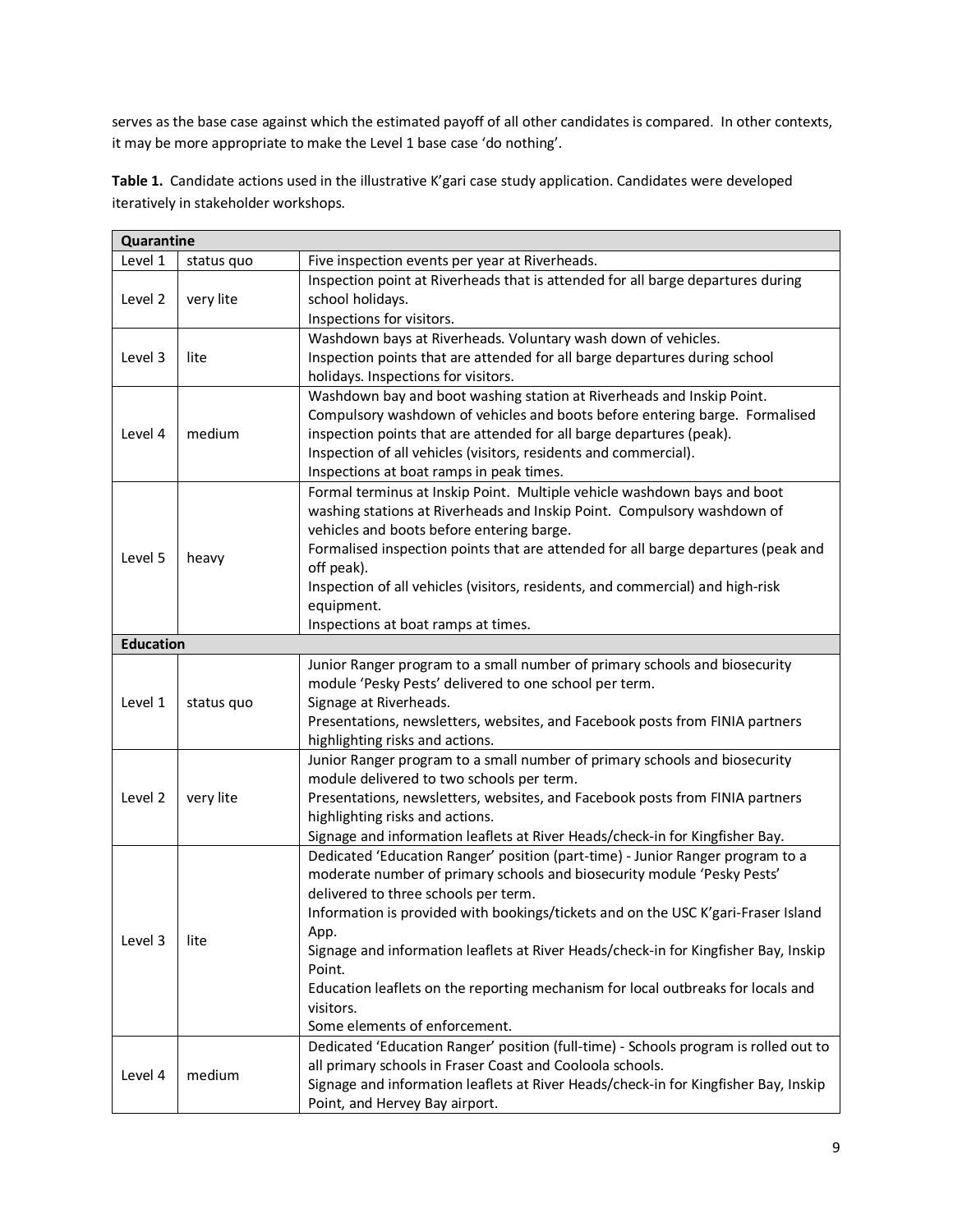|         |                    | Information leaflet on the risks of movement of firewood, soil, mulch, and plant      |
|---------|--------------------|---------------------------------------------------------------------------------------|
|         |                    | material for locals and residents.                                                    |
|         |                    | Education leaflets on the reporting mechanism for local outbreaks for locals and      |
|         |                    | visitors.                                                                             |
|         |                    | Some elements of enforcement at entry points.                                         |
|         |                    | Dedicated 'Education Ranger' position (full-time) - Schools program is rolled out to  |
|         |                    | all primary schools in Fraser Coast and Cooloola schools.                             |
|         |                    | Signage at key water recreation sites across the island and region.                   |
|         |                    | Signage and information leaflets at River Heads/check-in for Kingfisher Bay, Inskip   |
|         |                    | Point, and Hervey Bay airport.                                                        |
| Level 5 | heavy              | Information leaflet on the risks of movement of firewood, soil, mulch and plant       |
|         |                    | material for locals & residents Information sessions on the risks of movement of      |
|         |                    | firewood, soil, mulch, and plant material for locals & residents.                     |
|         |                    | Education leaflets on the reporting mechanism for local outbreaks for locals and      |
|         |                    | visitors.                                                                             |
|         |                    | Some elements of enforcement at entry points.                                         |
|         | Search and destroy |                                                                                       |
|         |                    | Four Butchulla land and sea rangers and a biosecurity officer.                        |
|         |                    | BLSR are currently focusing on myrtle rust monitoring and response.                   |
| Level 1 | status quo         | Detection on K'gari is currently undertaken primarily by QPWS (Great Sandy: K'gari    |
|         |                    | and Cooloola National Parks) and FCRC (2-3 visits per year) with some informal        |
|         |                    | detection through FINIA partners.                                                     |
| Level 2 | very lite          | Four Butchulla land and sea rangers and two biosecurity officers.                     |
|         |                    | A dedicated surveillance team of 5 FTE to conduct surveillance on K'gari.             |
| Level 3 | lite               | Additional training opportunities to rangers on the identification of pests,          |
|         |                    | symptoms and response.                                                                |
|         |                    | K'gari-Fraser Island App is adapted to enable visitors to upload potential sightings. |
|         |                    | Dedicated surveillance team of 10 FTE to conduct surveillance on K'gari.              |
|         |                    | Early/emergency eradication attempts for pests and diseases with a known impact       |
| Level 4 | medium             | on OUV attributes or species.                                                         |
|         |                    | Use of drones and remote monitoring of inaccessible areas.                            |
|         |                    | Additional targeted surveillance at high use sites for recreational boaters on the    |
|         |                    | west of the island, e.g., Garry's Anchorage and Wathumba Creek.                       |
|         |                    | A dedicated surveillance team of 10 FTE to conduct surveillance on K'gari with        |
|         |                    | increased surveillance of the mainland and adjacent islands (e.g., Big Woody)         |
|         |                    | looking specifically at high-risk sites for 'worry list' species, e.g., tramp ants.   |
| Level 5 | heavy              | Use of drones and remote monitoring of inaccessible areas.                            |
|         |                    | Additional targeted surveillance at high use sites for recreational boaters on the    |
|         |                    | west of the island, e.g. Garry's Anchorage and Wathumba Creek.                        |
|         |                    | Dedicated biosecurity citizen science program.                                        |

A *strategy* is any combination of levels, one from each of the three headline actions, and this equates to 5 × 5 × 5 = 125 base candidate strategies (with current management, S1E1SD1, being one of them). Now, individual actions within a strategy may or may not be implemented by Traditional Owners – for each level of each headline action, there is a variant involving implementation by Traditional Owners. We denote actions where Traditional Owners lead implementation with a prime symbol, so for example, a candidate strategy involving current management implemented exclusively by Traditional Owners is denoted S1'E1'SD1'. With two variants of each level (with or without TO implementation) we have in total  $5 \times 2 \times 5 \times 2 \times 5 \times 2 = 1,000$  candidate strategies. This is clearly a large candidate set for evaluation. We make a number of simplifying assumptions to make the task tractable (see section 4.3).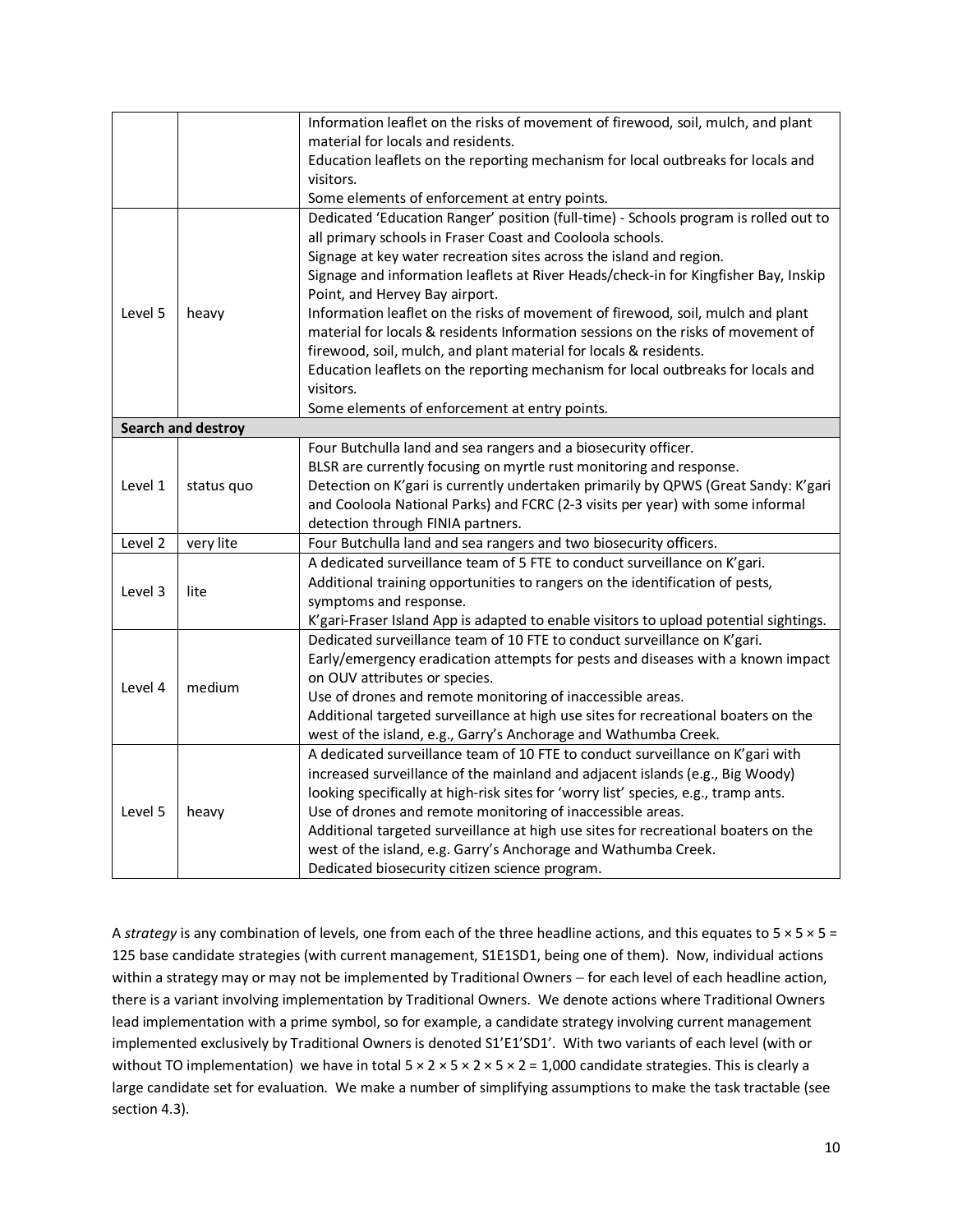We then propose using a formal but straightforward protocol for the elicitation of expert judgment to estimate the expected consequences of each candidate strategy against each objective (section 4.2), aggregated over a maximum of 20 pests of concern.

Co-managers and stakeholders will vary in their personal and organisational emphases on different objectives. We provide a tool for coherently weighting objectives that highlight the trade-offs implicit in identifying preferred strategies. Outcomes reveal the best strategy for each participating manager or stakeholder over a range of budget constraints (section 4.4).

## <span id="page-10-0"></span>4.0 ADDRESSING KEY CHALLENGES

The project worked with the Fraser Island Natural Integrity Alliance over four workshops to (a) formulate the planning problem and (b) develop an excel-based decision support framework to synthesise tools and analyse key judgments informing management priorities.

In this section we provide some technical detail on key challenges and how we addressed them in developing tools. In section 5, we illustrate the use of the spreadsheet-based synthesis with a subset of pests of concern to K'gari managers and stakeholders.

### <span id="page-10-1"></span>4.1 OBJECTIVES AND INDICATORS

Objectives were identified in a dedicated stakeholder workshop. To avoid double counting, it's important that fundamental ends objectives are identified. After unstructured brainstorming, means objectives (e.g. workplace training) were distinguished from ends objectives (e.g. economic opportunity via employment), process objectives, and strategic objectives. See Runge and Walshe (2014) for details on how to sort objectives and identify fundamental objectives.

In common with many protected areas in Australia and elsewhere, management objectives focus on:

- Key conservation values,
- outcomes for Traditional Owners, and
- the visitor experience.

Outcomes for Traditional Owners<sup>[6](#page-10-2)</sup> include:

- economic opportunity, and
- connection to Country.

For a subset of visitors seeking a nature-based experience, that experience may be compromised by the presence of invasive pests and their impacts on natural values. In a biosecurity context, the visitor experience can also be compromised by risk mitigation measures, including the inconvenience of quarantine and the possibility of the restricted vehicle or pedestrian access as part of efforts to limit spread.

<span id="page-10-2"></span> $6$  These outcomes are plainly incomplete. Other values include culturally important species traditionally used for food, fibre and medicine (see Box 1). We assume the sharing and inclusion of these and other values in the analysis is inappropriate.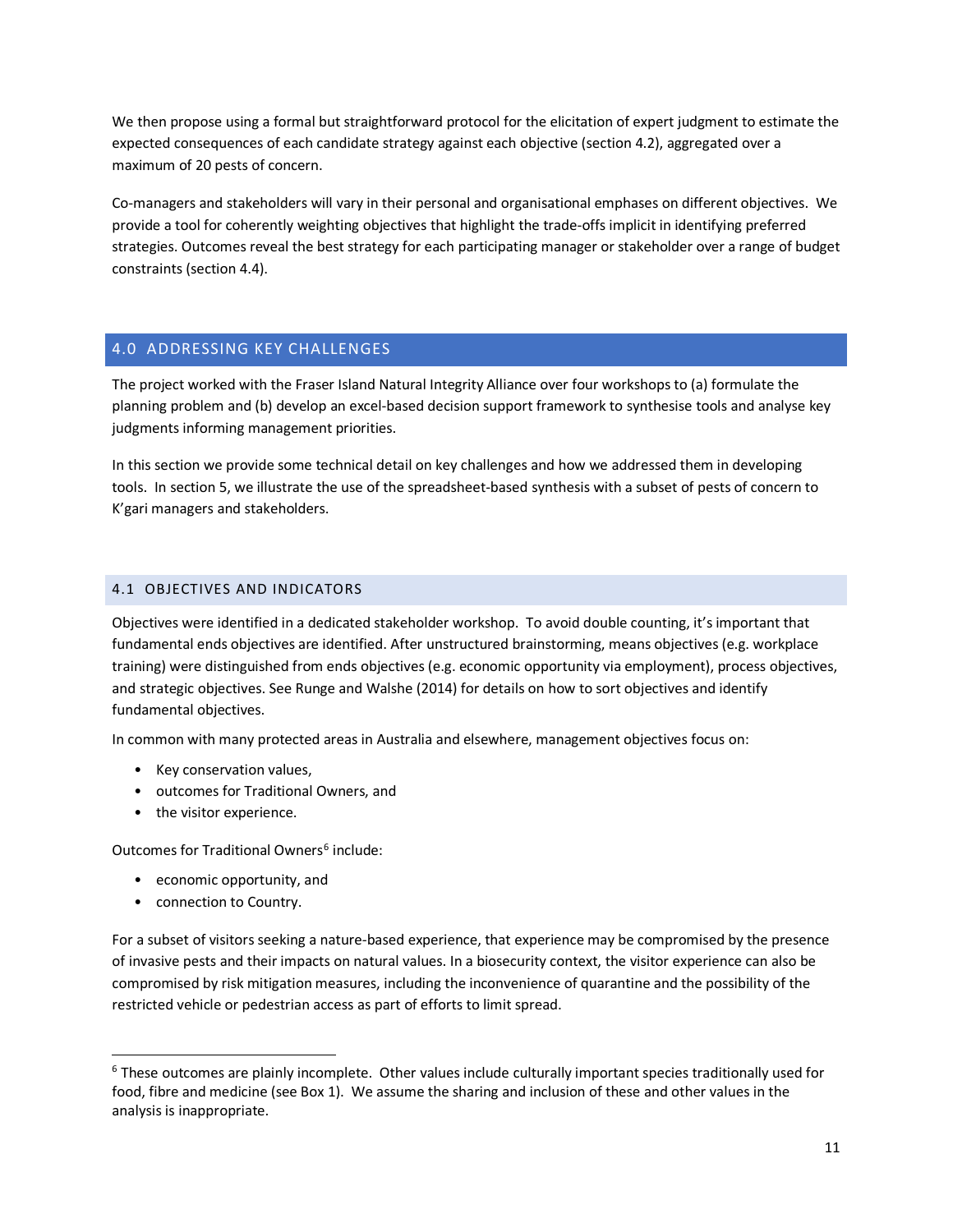For conservation values, the list below includes the criteria under which ecological entities are invoked as a part of the Statement of Outstanding Universal Values (OUV) for K'gari:

- Rainforest and Syncarpia/brushbox on parabolic dunes OUV (vii, viii, ix)
- Heath communities incl. those related to ground parrot habitat OUV (ix)
- Perched, barrage & window lakes OUV (vii, viii)
- Patterned fens & wetlands OUV (ix)

#### <span id="page-11-0"></span>INDICATORS FOR CONSERVATION VALUES

In decision-making and decision science, indicators are used to assess the performance of alternative candidate actions (von Winterfeldt and Edwards 1986). Also known as performance measures, evaluation criteria, or attributes, indicators clarify the meaning of an objective and provide metrics for expressing and communicating the implications of different management or decision alternatives.

Desirable properties of indicators include that they are (Keeney and Gregory, 2005):

- Unambiguous: a clear relationship exists between an objective and the description of (probability-weighted) consequences under each alternative using the indicator.
- Comprehensive: the indicator levels cover the range of possible consequences for the corresponding objective under all alternatives, and value judgments implicit in the indicator are reasonable.
- Direct: the indicator directly describes the consequences of interest.
- Operational: in practice, information to describe consequences can be obtained, and value trade-offs can reasonably be made.
- Understandable: consequences and value trade-offs made using the indicator can readily be understood and communicated.

Situations, where compromises among these desirable properties are needed, are common. In all cases, however, care in the development of indicators is essential.

The range of performance measures used in decision science typically incorporates input from three types of indicators: natural measures, proxy measures, and constructed measures (Keeney 1992; Keeney and Gregory 2005). Natural measures are in general use and have a common interpretation: just as the objective to 'maximize profits' is naturally measured in dollars, the objective to 'reduce health impacts' might count the number of hospital visits per year. Natural measures should be used whenever possible because they are unambiguous, easily understood, readily estimated, direct, and readily communicate what is at stake.

Proxy measures are also in common use. For example, 'number of dead trees observed per hectare' is sometimes used as a proxy for the health of a forest community, and air emissions (measured in ppm) are used as a proxy for health-related impacts that are harder to measure. However, proxy measures are less informative than natural measures because they only indirectly indicate the achievement of an objective.

Constructed metrics are used when no suitable natural measures exist, and proxies are uninformative. In such situations, analysts may develop a suitable, artificial scale. We developed constructed metrics for all objectives. For key conservation values, the performance of a strategy is the product of the likelihood of entry and establishment and spread (EES) and the value-specific consequences of spread. That is, expected damage = Pr{EES} × impact score|spread.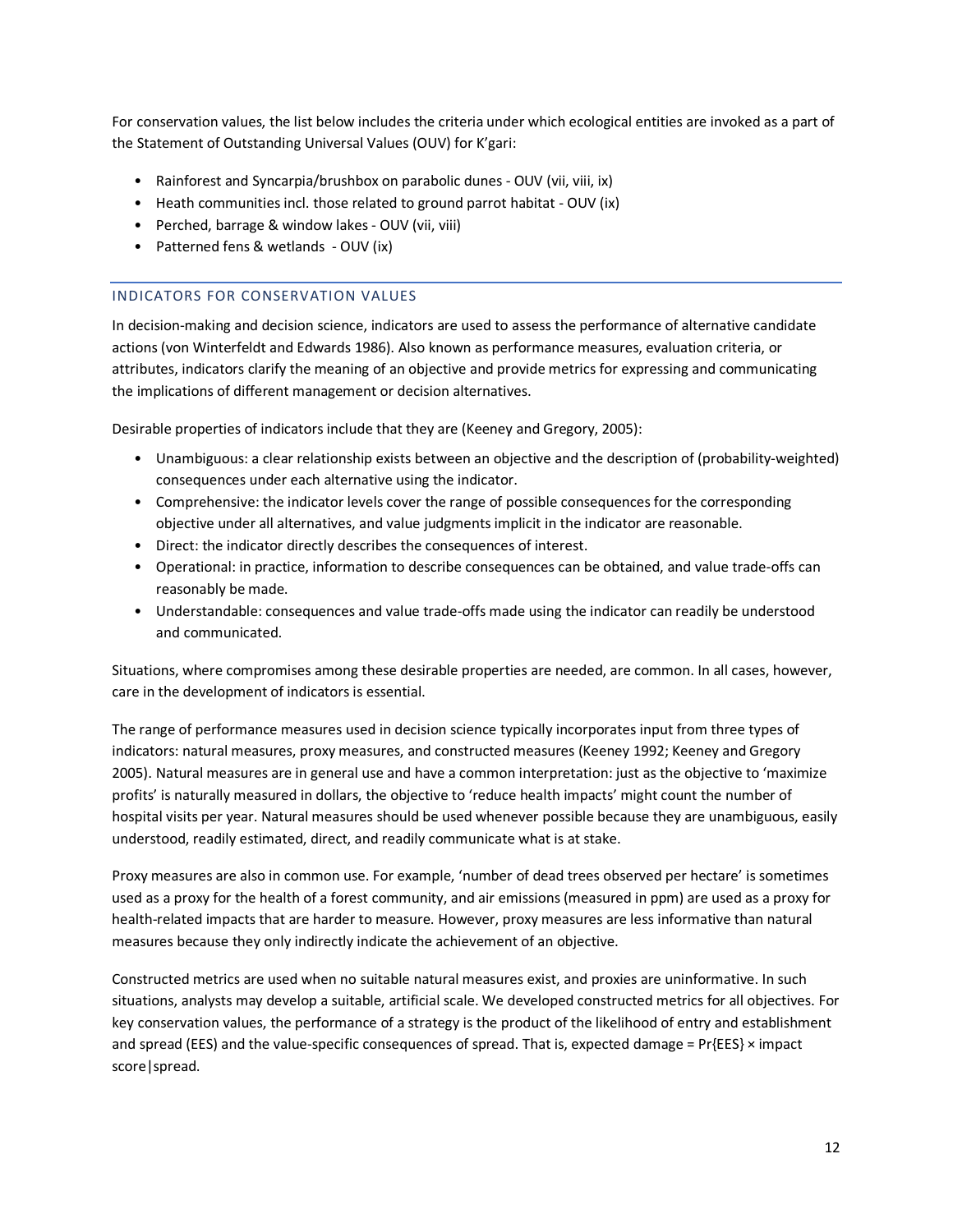Impact scores were scaled from 0 to 100 and constructed using attributes of interest to Queensland Parks & Wildlife Service in its natural values health checks (Melzer 2019). Note that embedded in the scales shown in Figure 1 are value judgments (e.g., the local loss of faunal diversity is equivalent to the local dieback of trees/shrubs). The scales also contain substantial ambiguity. Those providing judgments on damage should define what is meant by 'local' and widespread' in their specific context or protected area before use. In short, there is no easy way to capture the complexity of environmental values without compromise on the desirable properties listed above. We regard the scales shown in Figure 1 as clearly imperfect but the best available.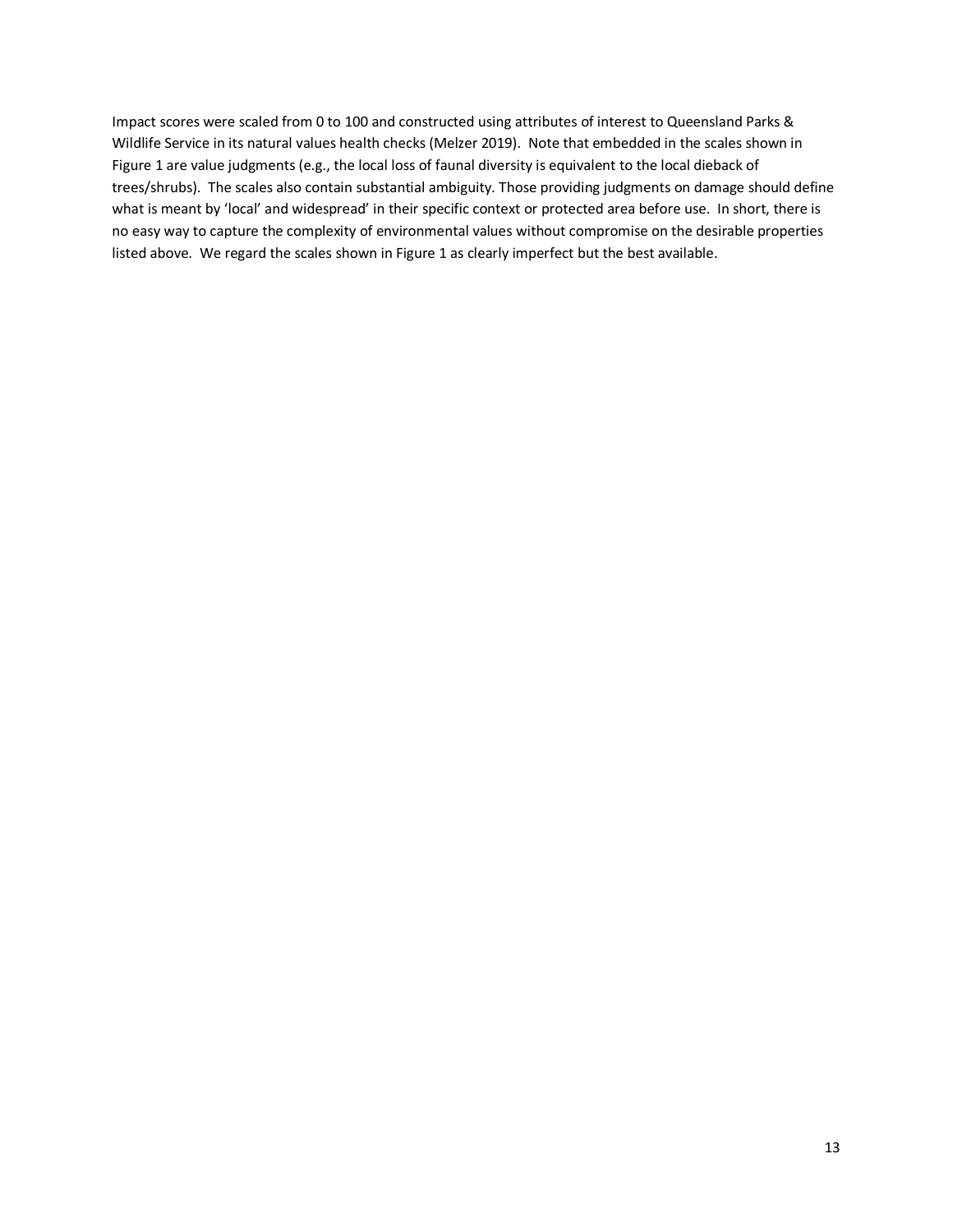| <b>Rainforest</b>    |                |    |    |    |                                                                                                                                                                                                                                  |                                                                                                             |  |                                                                           |  |                                                                                                                                                                                                                               |    |  |    |  |    |  |     |                                                                                                                                                                                                                      |
|----------------------|----------------|----|----|----|----------------------------------------------------------------------------------------------------------------------------------------------------------------------------------------------------------------------------------|-------------------------------------------------------------------------------------------------------------|--|---------------------------------------------------------------------------|--|-------------------------------------------------------------------------------------------------------------------------------------------------------------------------------------------------------------------------------|----|--|----|--|----|--|-----|----------------------------------------------------------------------------------------------------------------------------------------------------------------------------------------------------------------------|
|                      | no impact      |    |    |    | localised ecosystem changing pest plants<br>widespread pest plants other than ecosystem changers<br>local tree/shrub health and dieback<br>local loss of some faunal biodiversity<br>local loss of recruitment of canopy species |                                                                                                             |  |                                                                           |  | widespread ecosystem changing pest plants<br>widespread and dense other pest plants<br>widespread tree/shrub health and dieback<br>widespread loss of faunal biodiversity<br>widespread loss of recruitment of canopy species |    |  |    |  |    |  |     |                                                                                                                                                                                                                      |
|                      | 0              | 10 | 20 | 30 |                                                                                                                                                                                                                                  | 40                                                                                                          |  | 50                                                                        |  | 60                                                                                                                                                                                                                            | 70 |  | 80 |  | 90 |  | 100 |                                                                                                                                                                                                                      |
| Heath                |                |    |    |    |                                                                                                                                                                                                                                  | localised ecosystem changing pest plants<br>widespread pest plants other than ecosystem changers            |  | local tree/shrub health and dieback                                       |  |                                                                                                                                                                                                                               |    |  |    |  |    |  |     | widespread ecosystem changing pest plants<br>widespread and dense other pest plants<br>widespread tree/shrub health and dieback                                                                                      |
|                      | no impact<br>0 | 10 | 20 | 30 |                                                                                                                                                                                                                                  | 40                                                                                                          |  | 50                                                                        |  | local loss of some faunal biodiversity<br>60                                                                                                                                                                                  | 70 |  | 80 |  | 90 |  | 100 | widespread loss of faunal biodiversity                                                                                                                                                                               |
| <b>Perched lakes</b> | no impact      |    |    |    |                                                                                                                                                                                                                                  | localised ecosystem changing pest plants or animals<br>widespread pest plants other than ecosystem changers |  |                                                                           |  | local loss of some faunal biodiversity                                                                                                                                                                                        |    |  |    |  |    |  |     | widespread ecosystem changing pest plants or animals<br>widespread and dense other pest plants or animals<br>widespread loss of faunal biodiversity                                                                  |
|                      | Ω              | 10 | 20 | 30 |                                                                                                                                                                                                                                  | 40                                                                                                          |  | 50                                                                        |  | 60                                                                                                                                                                                                                            | 70 |  | 80 |  | 90 |  | 100 |                                                                                                                                                                                                                      |
| Fens                 | no impact      |    |    |    |                                                                                                                                                                                                                                  | localised ecosystem changing pest plants<br>widespread pest plants other than ecosystem changers            |  | local tree/shrub health and dieback<br>local trampling digging or rooting |  | local loss of some faunal biodiversity                                                                                                                                                                                        |    |  |    |  |    |  |     | widespread ecosystem changing pest plants<br>widespread and dense other pest plants<br>widespread tree/shrub health and dieback<br>widespread loss of faunal biodiversity<br>widespread trampling digging or rooting |
|                      | 0              | 10 | 20 | 30 |                                                                                                                                                                                                                                  | 40                                                                                                          |  | 50                                                                        |  | 60                                                                                                                                                                                                                            | 70 |  | 80 |  | 90 |  | 100 |                                                                                                                                                                                                                      |

**Figure 1.** Constructed indicators for the four key conservation values associated with Outstanding Universal Values on K'gari.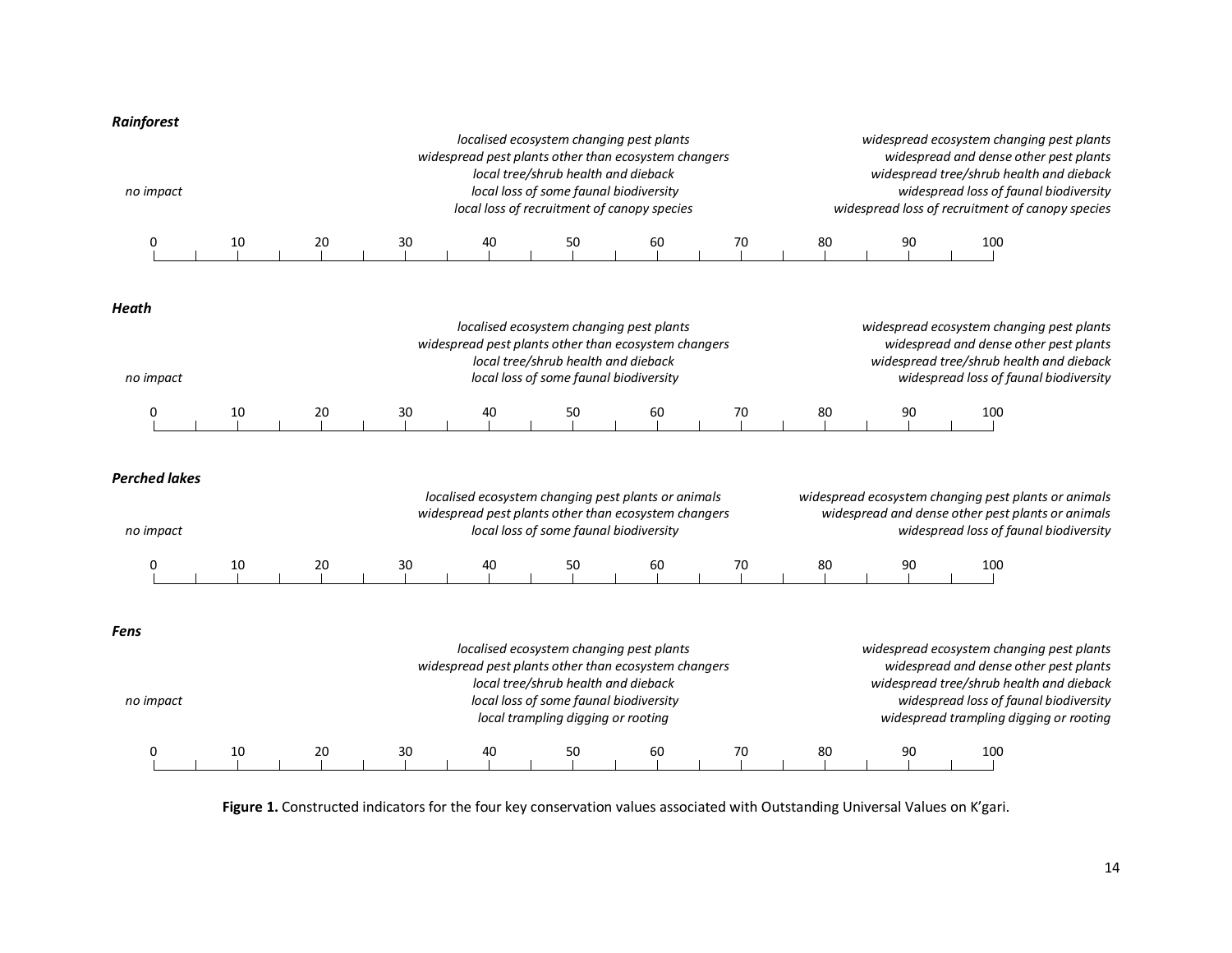#### <span id="page-14-0"></span>OTHER INDICATORS

The objective of improving economic opportunity for Traditional Owners (TOs) also used a constructed indicator to describe, for each candidate strategy, the extent to which TOs would be satisfied (from the perspective of economic opportunity only) with the amount of work to be implemented by Indigenous rangers and organisations.

In the *Traditional Owner request* tab of the accompanying decision support spreadsheet, users specify how much of any potential new investment in biosecurity TO's have an interest and capacity in implementing, for each level of each headline action. For each strategy the spreadsheet then calculates the value of the work assigned to TOs as a percentage of the value of the work sought. For any single strategy there may be zero, complete or partial implementation by TOs. For example, let's say the TO request for a subset of actions is as shown in Table 2. The performance of each of the following strategies is calculated as:

 $Q2E2SD2 = \frac{0+0+0}{10,000+2,000+8,000} = 0.00 = 0\%,$  $Q2'E2SD2 = \frac{10,000 + 0 + 0}{10,000 + 2,000 + 8,000} = 0.50 = 50\%,$ Q2'E2SD2'= $\frac{10,000+0+8,000}{10,000+2,000+8,000}$  = 0.90 = 90%, and Q2'E2'SD2' =  $\frac{10,000 + 2,000 + 8,000}{10,000 + 2,000 + 8,000}$  = 1.00 = 100%.

**Table 2.** Example of Traditional Owner (TO) request for economic opportunity associated with candidate biosecurity action.

| <b>Action</b>                    | Total cost over 20 years (\$k) | TO request |
|----------------------------------|--------------------------------|------------|
| Q2 – Quarantine level 2          | \$20,000                       | 50%        |
| E2 – Education level 2           | \$4,000                        | 50%        |
| SD2 - Search and destroy level 2 | \$10,000                       | 80%        |

The indicator for the objective of improving connection to Country for TOs followed a similar logic. Here, the *Traditional Owner request* tab asks the user to estimate what proportion of each of the headline actions involves personnel in the field (i.e. on Country). The spreadsheet then calculates the performance of each strategy as above, except that instead of using monetary value of the work involved (i.e. cost of implementation), for connection to Country it calculates the percentage based on number of days on Country.

The visitor experience objective is constructed using a rule set that assigns points to each strategy. The higher the number of points the greater the adverse visitor impact. It countenances three factors that may compromise the visitor experience in the context of biosecurity and its management:

- Inconvenience arising from quarantine measures at or outside the boundary of the protected area (0 points for Q1 and a maximum of 4 points for level Q5),
- Restrictions on the movement of vehicles and people (up to 4 points), and
- A diminished experience of nature stemming from damage caused by pests (up to 2 points).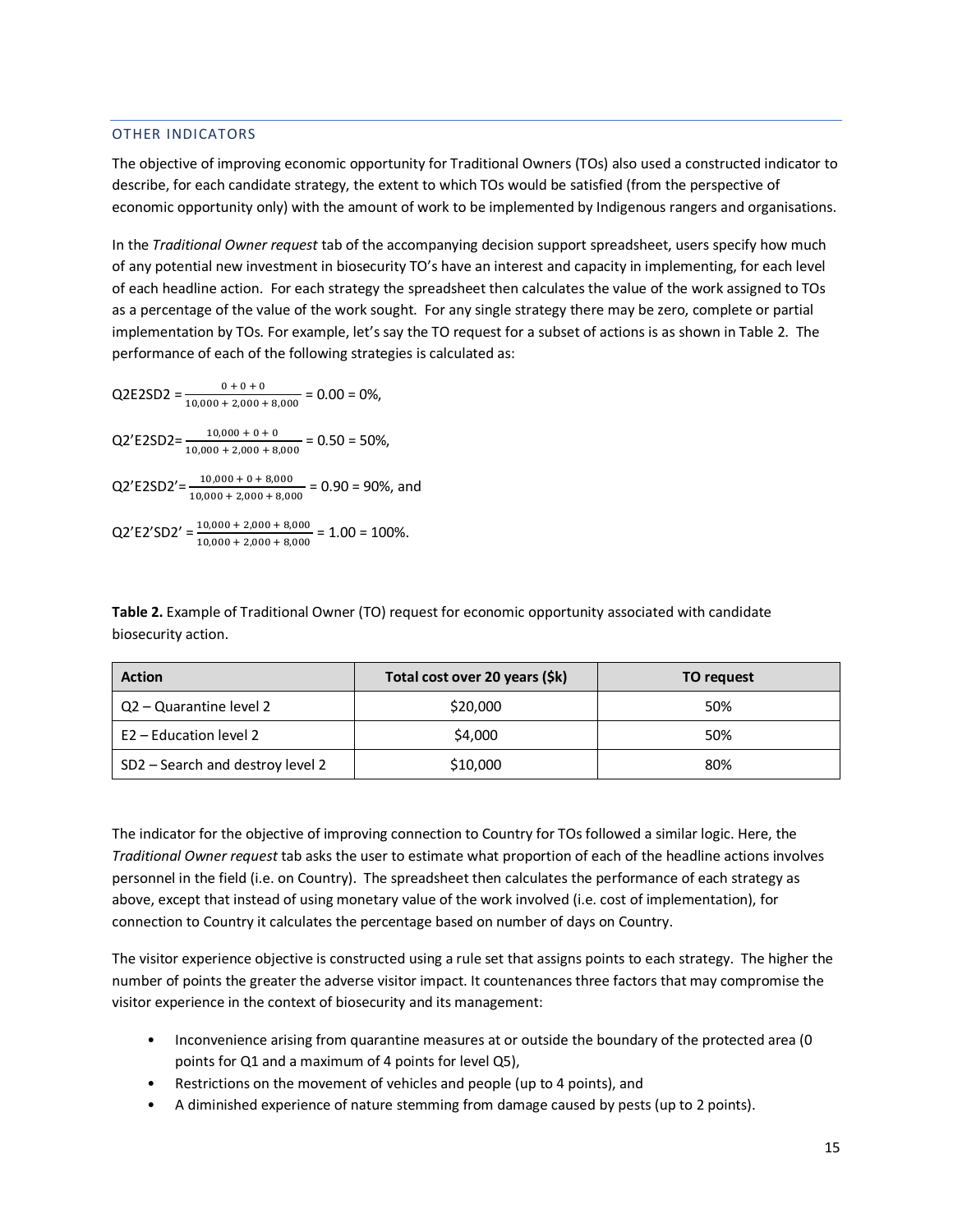The latter two factors are conditioned by the strategy and pest specific calculations of the probability of entry, establishment and spread. The worst possible indicator score for any single strategy is 10 and the best is zero. Note that the rule set has value judgments embedded within it. For example, it assumes that on average, visitors value freedom of movement (4 points) twice as much as the nature-based experience (2 points).

#### <span id="page-15-0"></span>4.2 ELICITATION OF EXPERT JUDGMENT

Conceptual models graphically summarise system understanding (Biggs et al. 2011). We developed conceptual models to support experts in their subsequent judgments about entry, establishment, spread, impacts and management effectiveness (van Gelder et al 2016). Figure 2 provides three examples of pests of concern to K'gari managers and stakeholders. Tilapia includes two pathways that may be amenable to management intervention and another that is not. The incidence of transport via fishing gear or recreational watercraft can be reduced through effective quarantine measures and/or education. But dispersal via flood plumes is clearly beyond management control. Similarly, the risk of seeds of bitou bush entering via clothing or machinery may be reduced by quarantine, but dispersal by birds is another matter. Cat's claw is a highly visible weed, so even if it were to enter and establish it is unlikely to spread in the presence of a substantial surveillance and treatment effort. We believe these simple models can assist in overcoming myopia and bias in the estimation of the likelihood of entry, establishment, spread, the consequences of spread, and the effectiveness of candidate management actions (Landis 2003, Wood et al. 2012).

A pervasive shortcoming in human judgment is overconfidence (Burgman 2015). Assisted by conceptual models, the elicitation of judgments follows the formal structured 'IDEA' protocol described by Hemming et al. (2018). In general, formal structured techniques provide answers that are more accurate than do unstructured approaches. The IDEA protocol emphasizes anonymity in judgments, feedback, discussion and subsequent revision in a second round of elicitation (Hanea et al. 2018). In each round and for each question, experts provide

- a plausible lower bound,
- a plausible upper bound,
- a best estimate (lying between the bounds), and
- the level of confidence the truth lies between the specified lower and upper bounds.

The unweighted average of a group of experts comprising independent judgments almost always outperforms the best performing expert within the group over multiple questions (Burgman 2015).

An example of judgements is shown in Figure 3. Responses were provided by 12 anonymous experts. Plausible bounds for each estimate represent 90% credible intervals (adjusted from the confidence assigned by each expert). The pooled outcome (unweighted average) over the 12 experts is used in subsequent analyses in the decision support tool. Note that there is potential for updating the information in the spreadsheets, as new information arises, a new threat (pest) is identified, or a new management option becomes available. The process should be iterative because the experts are predicting future events which inevitably involve uncertainty.

A separate excel file (see section 6) is available to assist in the elicitation of judgments for the set of variables listed at Appendix 1.2.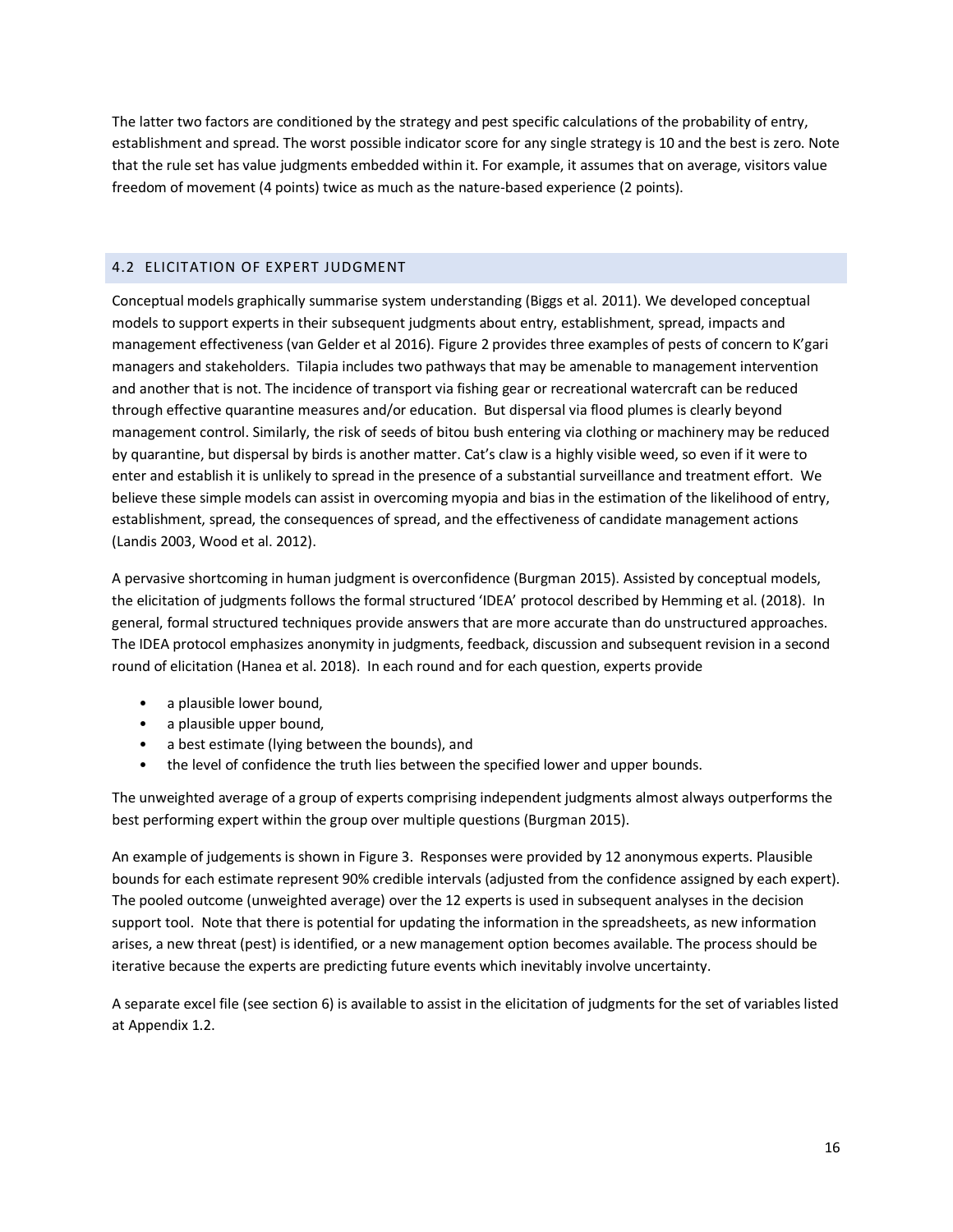

Figure 2a. Conceptual models describing pathways (red nodes) for entry of Telapia, and its impact on key conservation values and the visitor experience (green nodes).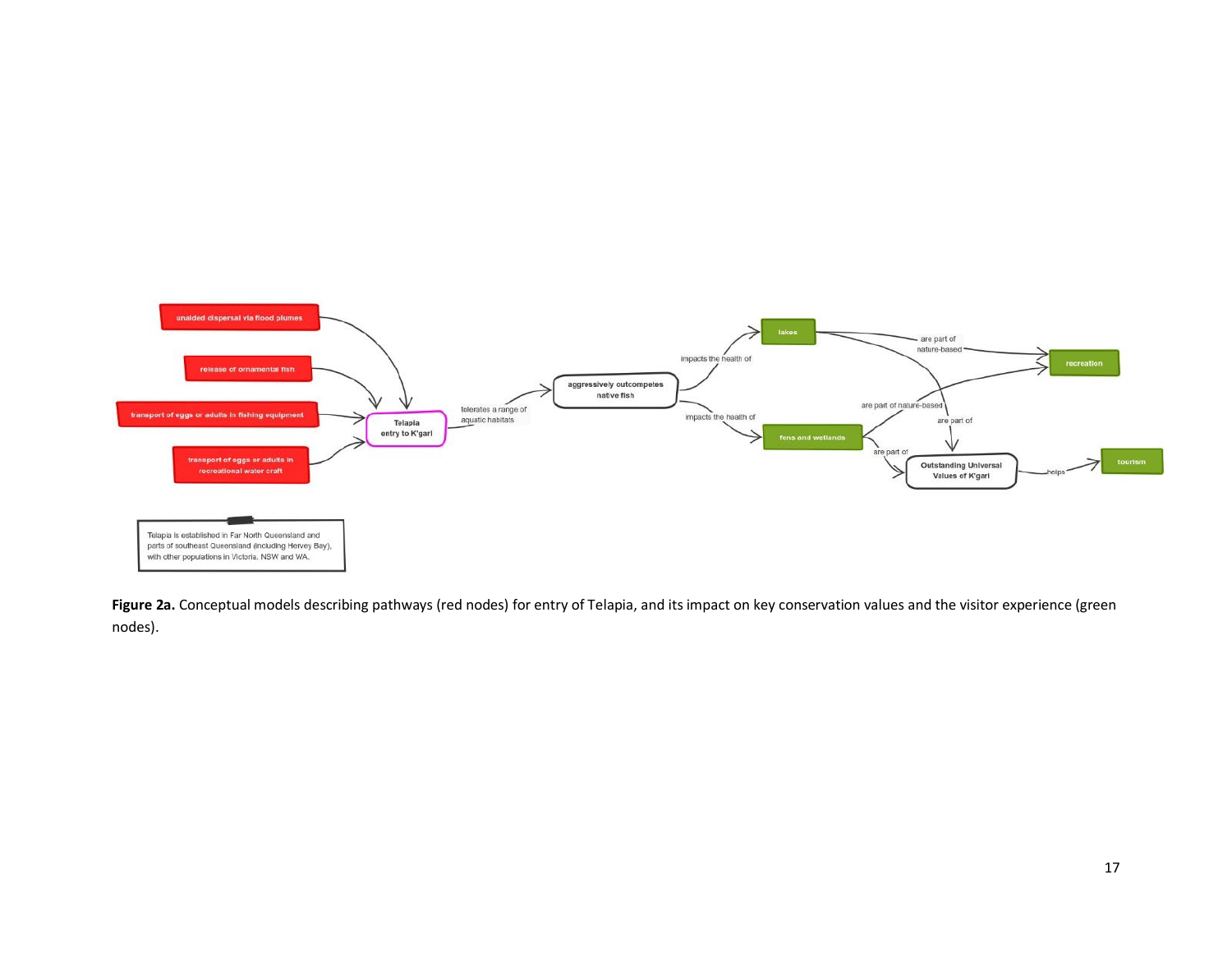

Figure 2b. Conceptual model describing pathways (red nodes) for entry of bitou bush, and its impact on key conservation values and the visitor experience (green nodes).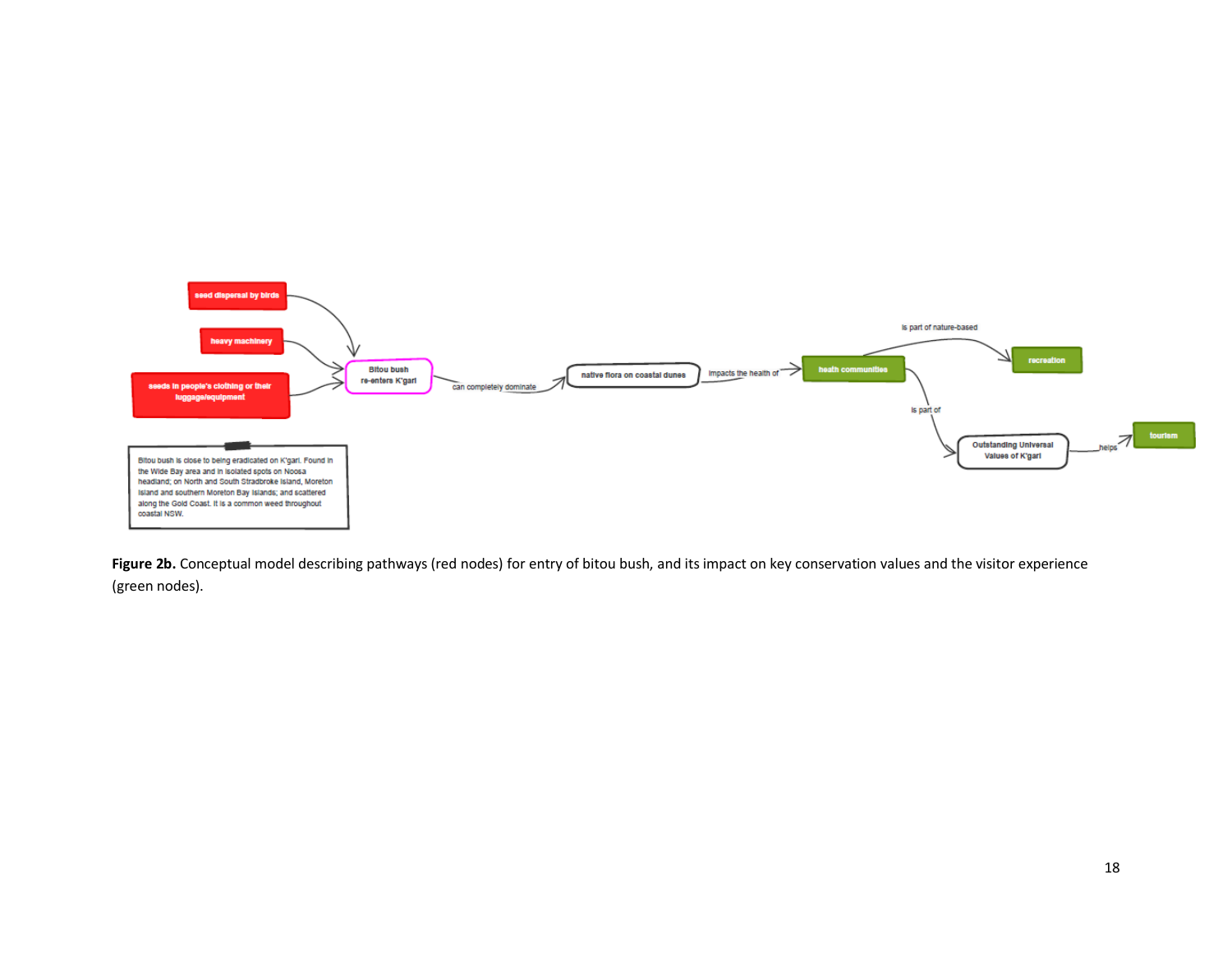

Figure 2c. Conceptual model describing pathways (red nodes) for entry of cat's claw, and its impact on key conservation values and the visitor experience (green nodes).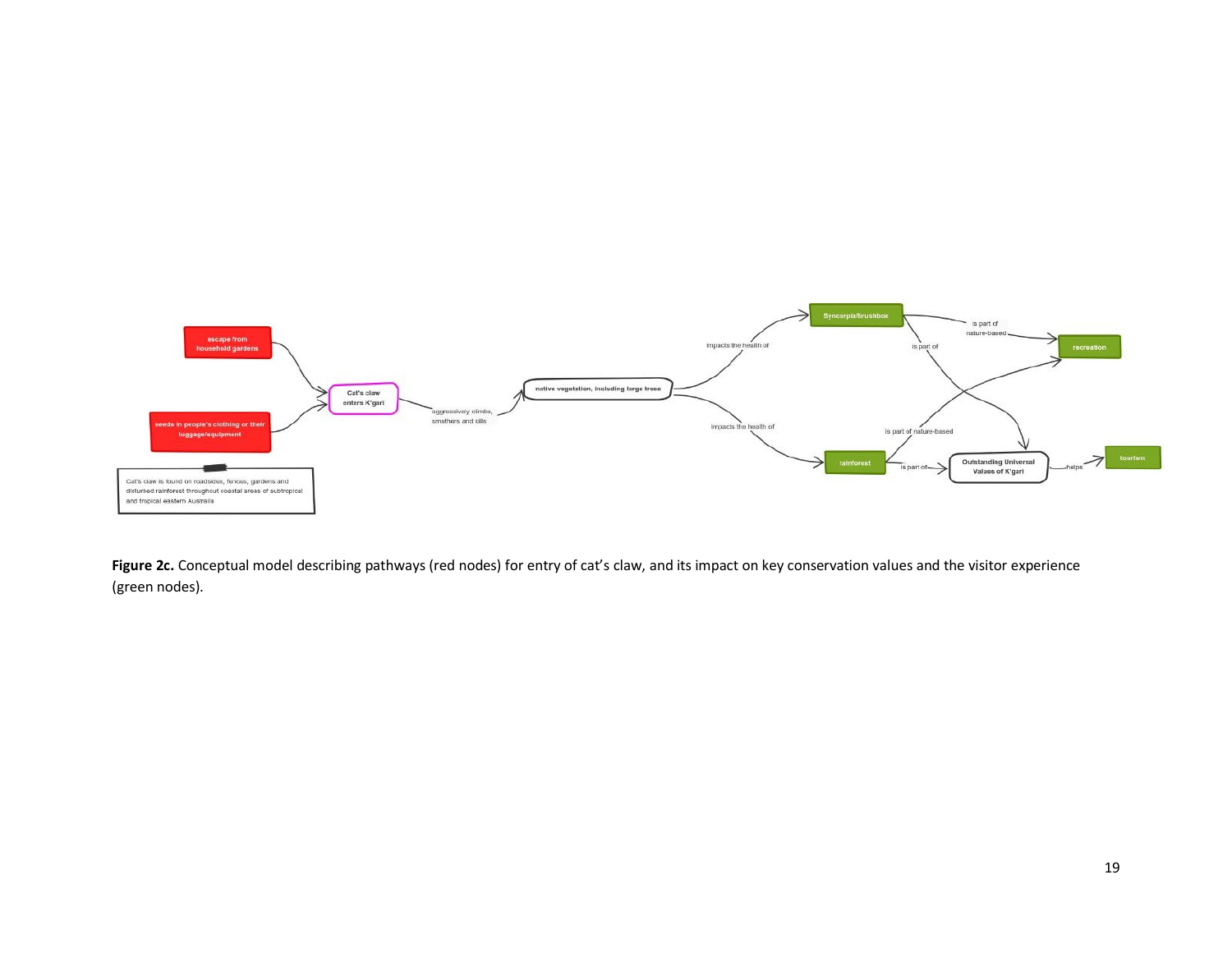

**Figure 3.** Example of outcomes of an expert elicitation involving 12 participants. Experts were assigned aliases (Cluedo characters in this instance) to preserve anonymity. Error bars represent 90% credible intervals, which are estimated from judgments of confidence that the truth lies between specified lower and upper bounds.

For further details on good practice in the elicitation of expert judgment, including the selection of experts, advice on what constitutes practical expertise, and the benefits of two rounds of judgment, see Burgman (2015) and Hemming et al. (2018).

#### <span id="page-19-0"></span>4.3 PROBABILISTIC REASONING

The disaggregation of likelihood judgments into entry, establishment and spread is common practice in biosecurity risk assessments, with verbal descriptors (e.g. low, moderate, high) often used to describe magnitude (McCarthy et al. 2007, ABARES 2021). Here we use direct numerical probabilistic judgments, partly because we believe they are more informative (Hubbard 2009), and partly because they allow consistent arithmetic logic in aggregating the risks posed by multiple pests and their mitigation by multiple partially effective actions (Figure 4).



**Figure 4.** Conceptual model of how judgments of risk to conservation values and their mitigation via action (green nodes) are treated in the spreadsheet.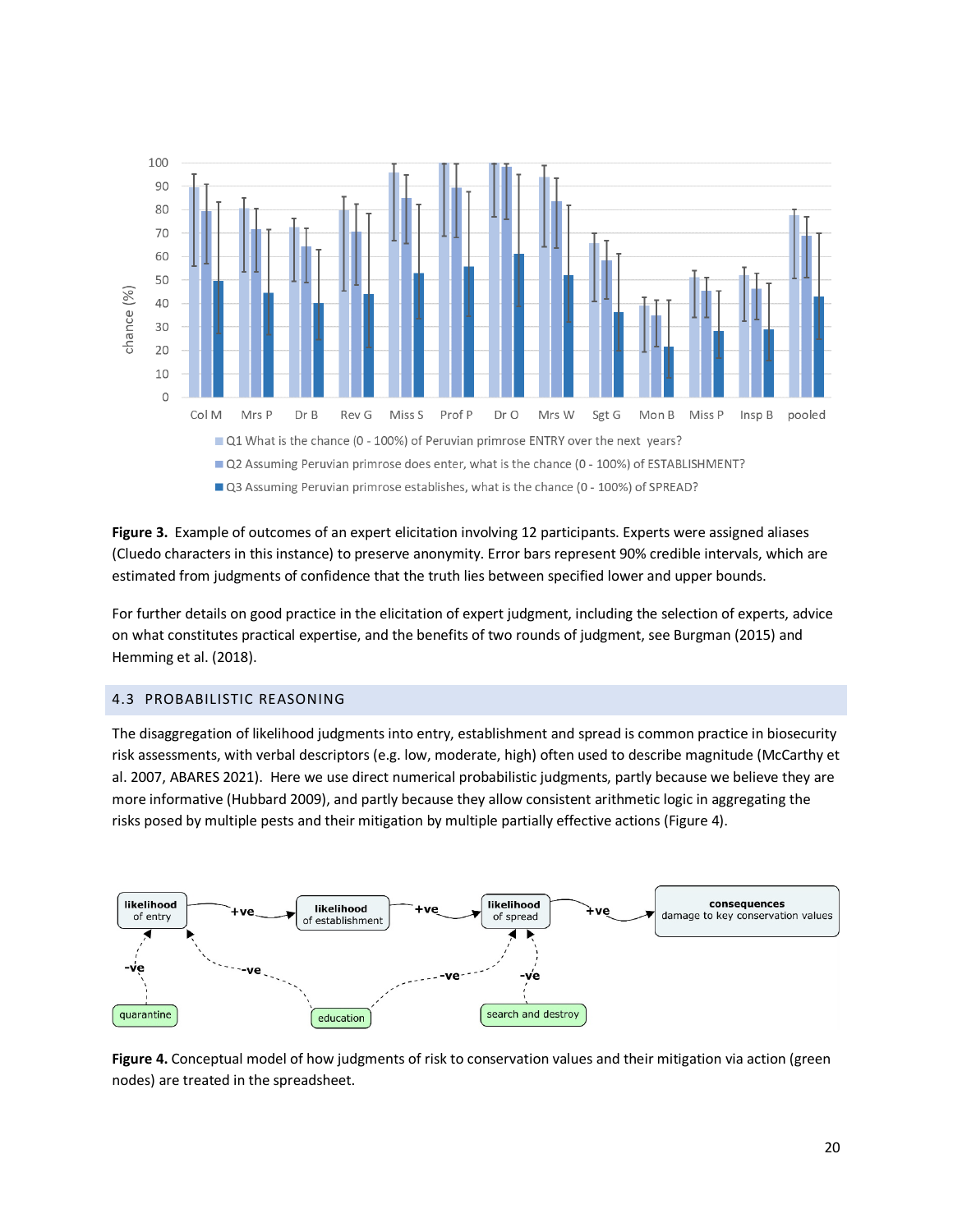Our decision support tool provides a template for risk assessments for up to 20 pests of concern, with and without specified candidate actions. To estimate the aggregate risk to a conservation value over all pests (e.g. likelihood and consequences for heathland communities of myrtle rust establishment and spread, together with *Phytophthora* and fusarium wilt), we assume impacts are independent. More specifically, let's denote the probability weighted damage index score (see Figure 1) for pest *i* as *di*. Recall that the index ranges from 0 to 100 (Figure 1). The aggregate risk or damage *D* over *n* pests is estimated using the formula,

$$
D_n = [1 - \prod_{i=1}^n (1 - d_i / 100)] \times 100.
$$

The spreadsheet-based tool also seeks to limit the number of judgments needed to assess management effectiveness by assuming that quarantine acts to reduce the likelihood of entry, search and destroy reduces the likelihood of spread, and education may have an effect on the likelihood of entry and/or spread (Figure 4). We avoid further judgments involving a reduction in consequences (from say a successful control effort under the headline action, search and destroy) for the sake of simplicity and to avoid conflation and double counting with its effect on reducing the probability of spread. Likewise, for the sake of simplicity, we assume the point of pest establishment is difficult to detect and is unaffected by management.

The elicitation of expert judgment can be laborious and time-consuming (Burgman 2015). For three candidate actions, *x, y* and *z*, there are six possible combinations for implementation:

- *x* alone,
- *y* alone,
- *z* alone,
- *x* and *y*,
- *x* and *z*,
- *y* and *z*, and
- $x, y$  and  $z$ .

Where time and effort are unconstrained it would be desirable to elicit judgments of the benefit of all six scenarios, together with the current management or base case scenario. Our spreadsheet accommodates 1,000 strategies and 20 pests, making the burden of formal elicitation for the full set of combinations clearly overwhelming. To make the task less arduous, we use a simplifying assumption in the spreadsheet. Specifically, in the *with judgments* tab of our decision support tool, we require judgments of the effect of individual actions and compute estimates of the aggregate payoff of multiple actions making up a strategy automatically in the spreadsheet. In doing so, we again assume the effectiveness of any single action is independent of that of other actions.

The effect of an individual action *j*, described as a proportional reduction in the probability of entry or spread, is denoted  $r_i$ . The combined effectiveness over  $m$  actions, or the aggregate proportional reduction  $P$  in the probability of entry or spread, is,

 $P_m = 1 - \prod_{j=1}^m (1 - r_j).$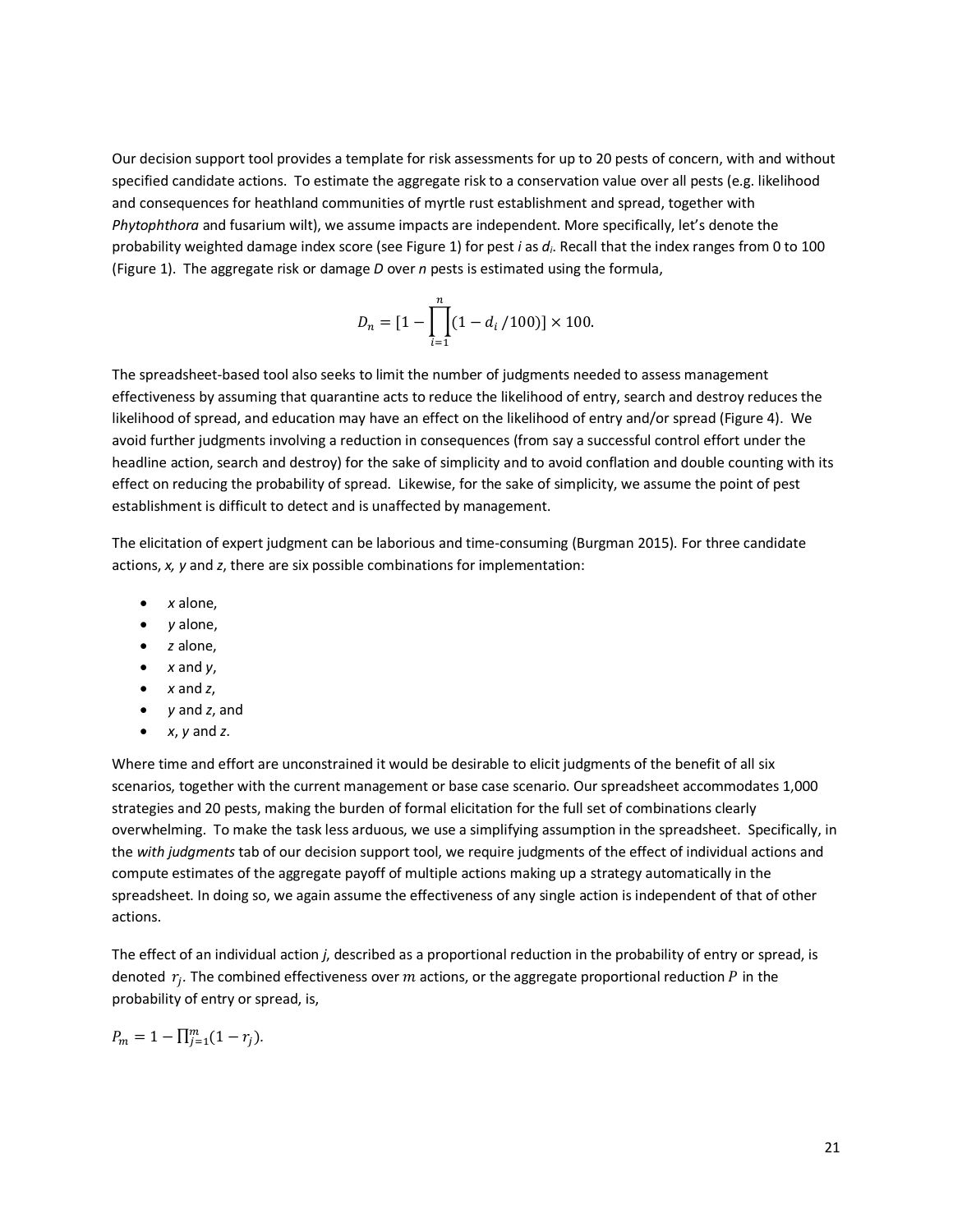#### <span id="page-21-0"></span>4.4 TRADE-OFFS AND STRATEGY SELECTION

The decision support tool is an extension to established approaches to the characterisation of cost-effectiveness in conservation, where the merit of an action in a finite budget setting is the difference in risk with and without the action, conditioned by the cost of implementation (Joseph et al. 2009). A common feature of the planning context is that managers do not have a strong sense of what budget may be available for biosecurity management. Often, resource availability depends on (a) the magnitude of risks under current management, (b) the prospect for material improvement in risk with action and associated additional resourcing, (c) broad agreement among key stakeholders about how risk is to be mitigated, and (d) the ability to communicate these things clearly to those responsible for allocating resources within organisations. We have sought to design the decision support spreadsheet in a way that supports these elements.

To accommodate uncertainty in what level of resources might be made available (or the level of aspiration in a business case for further funding) the spreadsheet allows the user to set a lower and upper bound on an exploratory budget. It then reports outcomes for the lower bound, the 10<sup>th</sup>, 20<sup>th</sup>, 30<sup>th</sup>, 40<sup>th</sup>, 50<sup>th</sup>, 60<sup>th</sup> 70<sup>th</sup> 80<sup>th</sup>, 90<sup>th</sup> percentile of the range, and the upper bound. For each decile within the bounds the spreadsheet reports the best strategy for the corresponding notional budget constraint. The best strategy is the one with the greatest benefit aggregated across objectives.

Conservation assets and TO outcomes do not readily lend themselves to monetary valuation for use in a standard benefit: cost analysis. Instead, we use multi-attribute value theory to estimate total benefit (von Winterfeldt and Edwards 1986). Ignoring the cost of implementation for now, the value *V* of strategy *s* over *n* objectives is,

$$
V_s = \sum_{i=1}^n w_i(x_i)
$$

where *wi* is the weight assigned to objective *i* and *xi* is the normalised performance score describing the expected consequences of strategy s against objective *i*, where a score of 0 is the worst end of the range and 1.00 the best. Over *n* objectives  $\sum w_i = 1$ .

There are many methods for eliciting weights (Hajkowicz et al. 2000), not all of which are credible. The interpretation of the weights is critical. Methods that do not explicitly deal with compensatory judgments are prey to abuse (Steele et al. 2009). Users are inclined to specify weights that reflect the relative importance of the attributes, irrespective of the units or the range of consequences relevant to the decision context (Keeney 2002). The weights have units because the underlying attribute scales have units. A change of  $-w_i^{-1}$  units on scale *i* is always compensated by a change of +w<sub>j</sub><sup>1</sup> units on scale *j*. Changing the units or range of an attribute *must* lead to a change in the weights.

The swing weight method used in the accompanying decision support spreadsheet (*value judgments* tab) has been shown to be one of the more effective approaches to elicitation, both in terms of its efficiency and its insulation against abuse (Fischer 1995, von Winterfeldt and Edwards 1986). Nevertheless, use of experienced, trained workshop facilitators to assist in their elicitation is recommended.

The benefit of any strategy is the difference in value between it and current management (Q1E1SD1). That is, denoting current management  $V_0$ , benefit *B* is

$$
B_s = V_s - V_0.
$$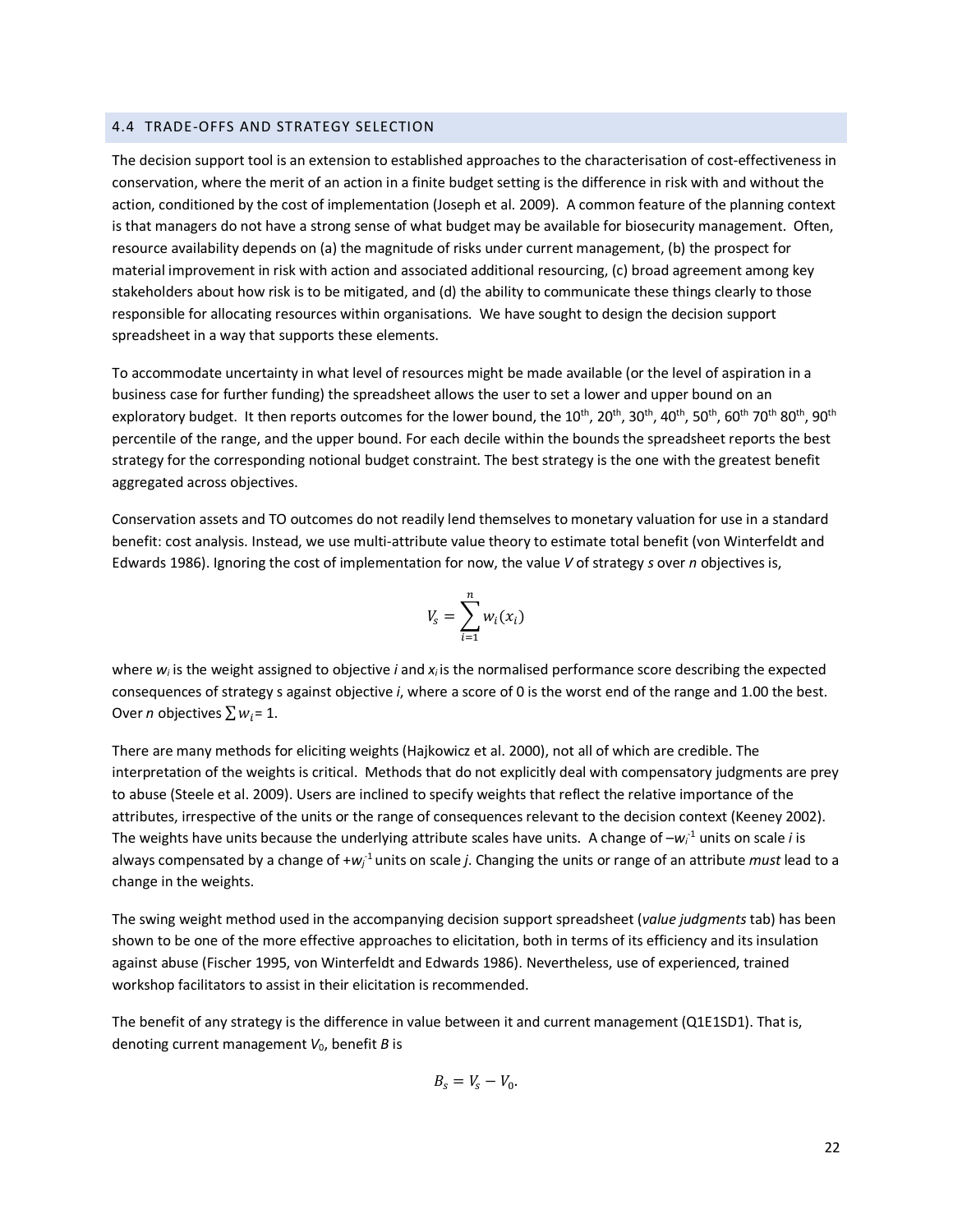Now, for any notional budget constraint on the cost of implementation, the spreadsheet finds among the 1,000 candidate strategies the one with the highest benefit among the subset that satisfy the constraint. In the *outcomes for each participant* tab we then graph the magnitude of the benefit and cost (noting that these things are on different scales) for each decile within the range described by the lower and upper exploratory budget (Figure 5). Also plotted on the same tab is the magnitude of risk reduction for each best strategy at each notional budget threshold (Figure 6).

The business case for further resourcing can be built around outcomes in Figures 5 and 6. Identifying parts of the exploratory range where benefits are flat, the analyst may discern three preferred strategies (Figure 5):

- Q1'E5'SD1' for a modest budget,
- Q4'E5'SD1' for a moderate budget
- Q5'E5'SD1' for a larger budget.

The payoff of each of these high performing alternatives and the risk appetite of senior managers will shape the nature and magnitude of further resourcing. These factors are communicated clearly for each of the key conservation values under each of the three preferred strategies in Figure 6.

We note that the outcomes in Figure 5 depend in part on the weights assigned to objectives. Co-managers and stakeholders will vary in their weightings and hence their preferred strategies. In the next section we illustrate how the spreadsheet communicates variability in outcomes and its implications for progressing consensus.



**Figure 5.** Summary graph of outcomes showing the identity of the best strategy, the magnitude of its benefit, and cost of implementation, at each notional budget constraint. Note that costs are total costs over 20 years.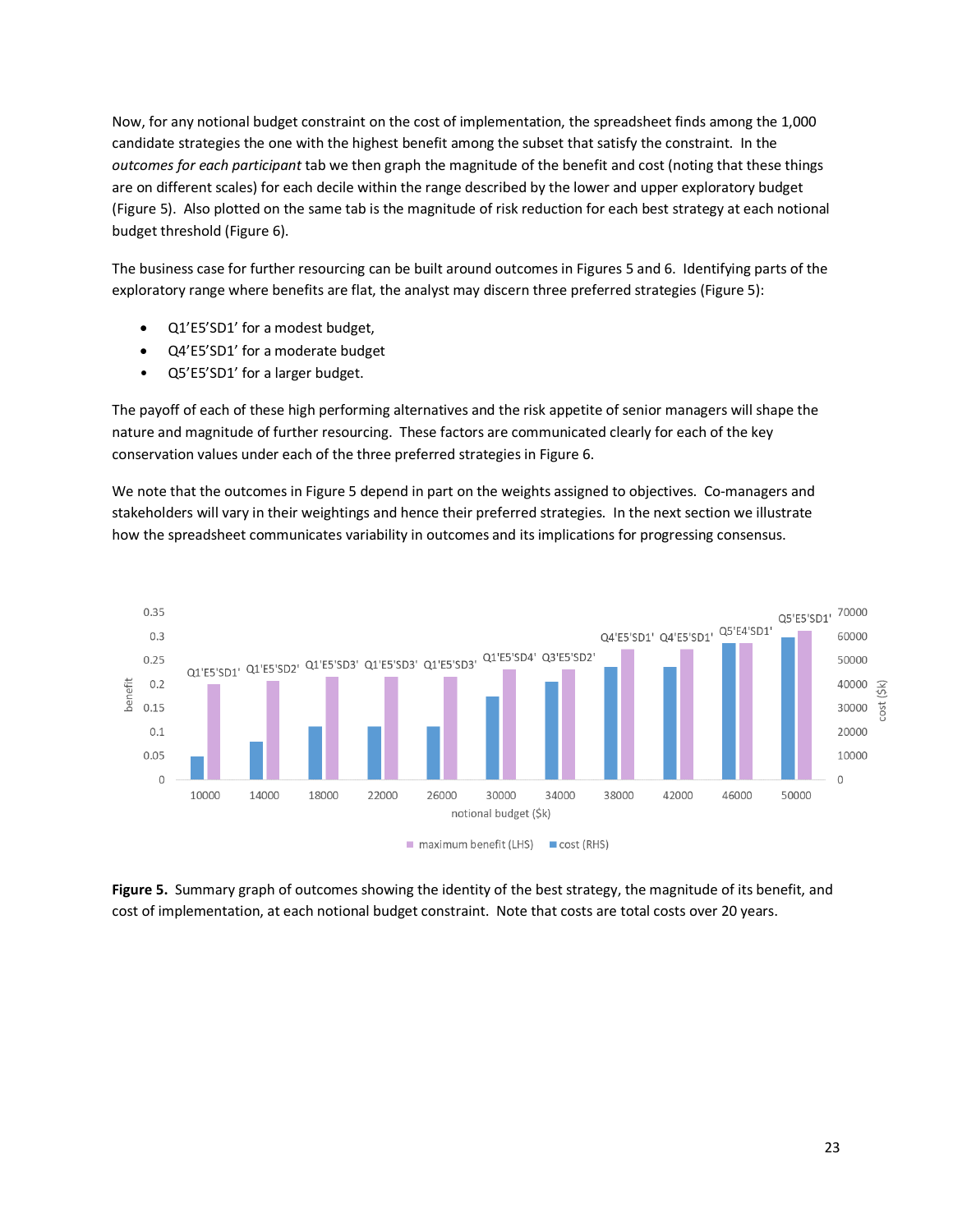

**Figure 6.** Example of three (of the 11) accompanying graphs showing the magnitude of risk reduction for key conservation values for the best strategy at three notional budget thresholds. 'Without' refers to expected damage under the base case (i.e. level 1 for each of the three headline actions). 'With' refers to expected damage with implementation of the identified strategy. Q1'E5'SD1' is the optimal strategy when the budget is \$10 million, comprising quarantine level 1, education and enforcement level 5, and search and destroy level 1, with the prime symbol indicating a preference for all actions to be implemented by Traditional Owners. In this example, as the budget increases, a greater allocation to quarantine is optimal.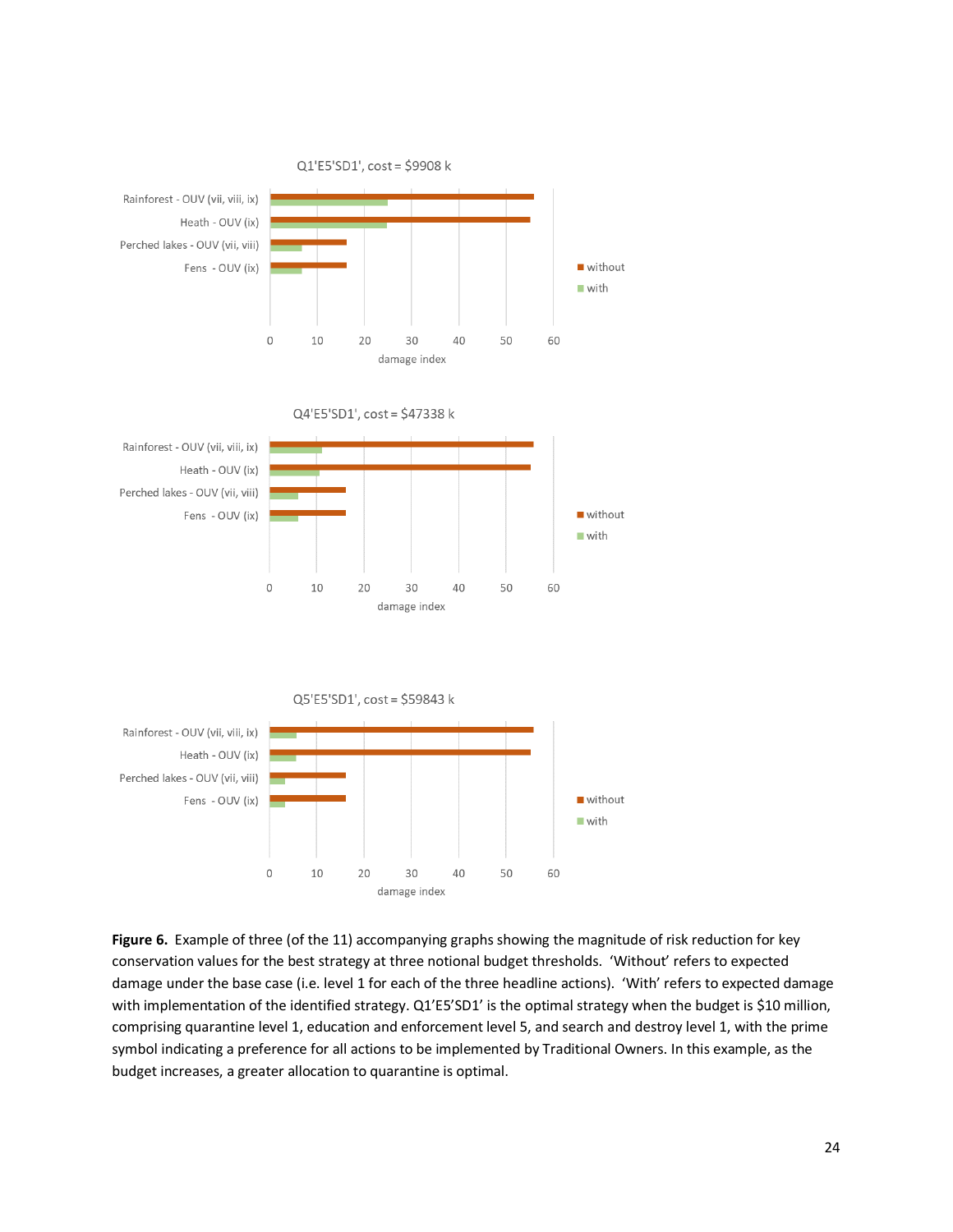#### <span id="page-24-0"></span>5.0 DEMONSTRATION

This section provides an illustrative application of the decision-making process that is based on collaboration with the Fraser Island Natural Integrity Alliance. The starting point is drafting a list of up to 20 pests of concern, a process that we iteratively developed over multiple stakeholder workshops. We limit the number of pests to 20 because the assessment of likelihood, consequence and management effectiveness becomes onerous indeed if we were to include all pests that may enter and conceivably cause harm to natural values in a protected area. Because there are many pests with low likelihood of entry or establishment, or low consequences if they do spread, we assume that 20 of the highest risk pests represents a reasonable basis for identifying good management strategies. A good resource for identifying pests of concern is the recently compiled National Priority List of Exotic Environmental Pests, Weeds and Diseases<sup>[7](#page-24-1)</sup>. Note that this list comprises species that are thought to be currently absent in the whole of Australia. For an individual conservation property there will be many species of concern that are absent in the reserve or area of interest but have become established elsewhere in the region or beyond.

The collaboration drafted a full list of 20 pests of concern (Appendix 2). Here we illustrate application with a subset of four pests – the weeds bitou bush<sup>[8](#page-24-2)</sup> and cat's claw, the aquatic vertebrate mosquito fish, and the group of pathogens in the genus *Phytophthora*.

The illustrative example and its outcomes are included in the accompanying spreadsheet, *conservation\_biosecurity\_decisionsupport\_demo.xslx.* The table and figures shown in this section are taken directly from the spreadsheet. Details of judgments for the probability of entry, establishment and spread and consequences for each pest, together with judgments of the effectiveness of actions can be viewed in the spreadsheet. These judgements were made by the authors and presented at a stakeholder workshop. A formal analysis would require these judgments to be revisited.

Like many protected areas, the managers of K'gari share concern over the sparse resources available for biosecurity, but are uncertain about the magnitude of risk posed by pest species that are currently alien to the island. They are also uncertain about what level of resourcing might be appropriate. Using a time horizon of 20 years for our analysis, we explored speculative budgets within the range of \$0.5 million and \$2.5 million per annum. We were interested in identifying preferred strategies for a set of notional budget thresholds within this range.

The outcome of many risk assessments is effectively a wish list of mitigation actions for future funding. Actions are rarely costed. We regard this as an inadequate basis for investment in the protection and management of important environmental values and assets. The spreadsheet provides a template for estimating costs of each level under each headline action. Users input personnel and equipment details for up-front and ongoing costs. The sheet then calculates total costs as present values using a user-specified discount rate (Table 3). We've populated the spreadsheet with coarse judgments to illustrate functionality. Again, these judgments will need to be reviewed and revised when used to inform a management plan.

<span id="page-24-1"></span><sup>7</sup> Se[e https://www.agriculture.gov.au/biosecurity/environmental/priority-list](https://www.agriculture.gov.au/biosecurity/environmental/priority-list)

<span id="page-24-2"></span><sup>&</sup>lt;sup>8</sup> Bitou bush is already established on K'gari, but we included it in pre-border planning because there is an eradication program in place on the island.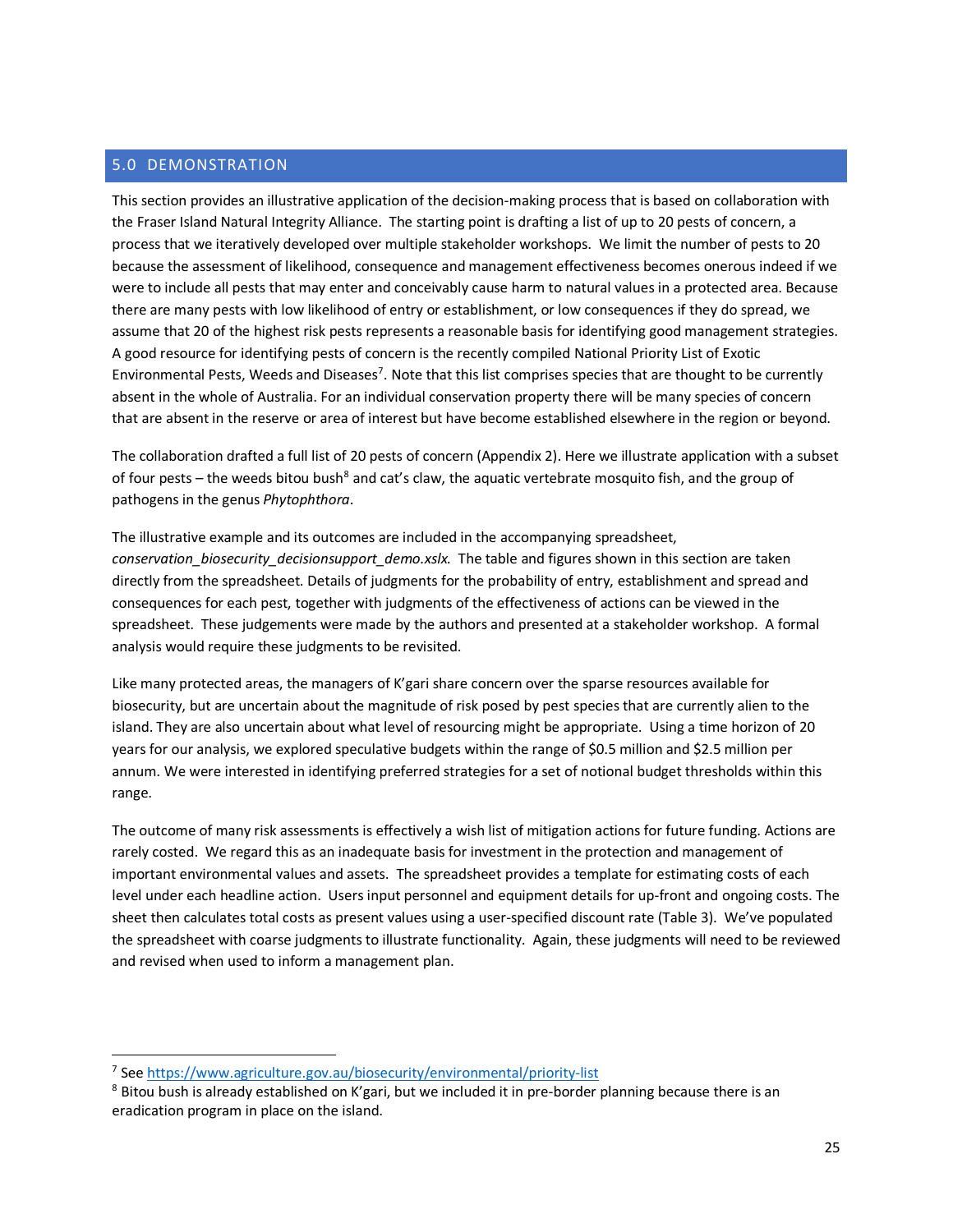**Table 3.** Hypothetical cost estimates for each level under each headline action. Users are required to provide estimates in orange cells. The spreadsheet calculates total cost.

|                 |                                 |                   |                 | <b>UP-FRONT COSTS</b> |                |            |                 | <b>ANNUAL MAINTENANCE COSTS</b> |                                                |                   |
|-----------------|---------------------------------|-------------------|-----------------|-----------------------|----------------|------------|-----------------|---------------------------------|------------------------------------------------|-------------------|
|                 |                                 |                   |                 | Personnel time p.a.   | Equipment p.a. |            |                 |                                 | Personnel time p.a. Maintenance materials p.a. | <b>TOTAL COST</b> |
| <b>ACTION</b>   |                                 | <b>Start year</b> | <b>End year</b> | (person days)         | (Sk)           | Start year | <b>End year</b> | (person days)                   | (\$k)                                          | (Sk)              |
| Q1              | Quarantine - status quo         |                   |                 |                       |                |            |                 |                                 |                                                |                   |
| Q <sub>2</sub>  | Quarantine - very lite          |                   |                 | 100                   | \$100          |            | 20              | 1100                            | \$100                                          | \$9,922           |
| Q3              | Quarantine - lite               |                   |                 | 200                   | \$200          |            |                 | 2300                            | \$200                                          | \$20,078          |
| Q4              | Quarantine - moderate           |                   |                 | 300                   | \$1,000        |            |                 | 3000                            | \$300                                          | \$29,943          |
| Q <sub>5</sub>  | Quarantine - heavy              |                   |                 | 400                   | \$2,000        |            | 20              | 3600                            | \$400                                          | \$39,948          |
| E1              | Education - status quo          |                   |                 |                       |                |            |                 |                                 |                                                |                   |
| E2              | Education - very lite           |                   |                 | 100                   | \$20           |            | 20              | 145                             | \$40                                           | \$1,918           |
| E3              | <b>Education - lite</b>         |                   |                 | 150                   | \$40           |            | 20              | 290                             | \$90                                           | \$3,903           |
| E4              | Education - moderate            |                   |                 | 200                   | \$100          |            | 20              | 350                             | \$165                                          | \$5,957           |
| E5              | Education - heavy               |                   |                 | 300                   | \$200          |            | 20              | 400                             | \$230                                          | \$7,927           |
| SD <sub>1</sub> | Search and destroy - status quo |                   |                 |                       |                |            |                 |                                 |                                                |                   |
| SD <sub>2</sub> | Search and destroy - very lite  |                   |                 | 40                    | \$20           |            | 20              | 400                             | \$105                                          | \$4,950           |
| SD <sub>3</sub> | Search and destroy - lite       |                   |                 | 80                    | \$40           |            | 20              | 840                             | \$220                                          | \$9,935           |
| SD <sub>4</sub> | Search and destroy - moderate   |                   |                 | 120                   | \$80           |            | 20              | 1700                            | \$440                                          | \$19,960          |
| SD <sub>5</sub> | Search and destroy - heavy      |                   |                 | 160                   | \$150          |            | 20              | 2500                            | \$680                                          | \$30,059          |

As noted in section 4.4, the preferred strategy at any specified budget constraint may vary among co-managers and stakeholders because of variability in how individuals and organisations weigh objectives. The strongly contrasting weightings of six hypothetical participants are shown at Appendix 3. We use these contrasting weights to illustrate sensitivity of the outcomes to trade-off judgments. The greatest contrast is between participant DD (who assigns equal weight to the four key conservation values and zero weight elsewhere) and participant EE (who assigns highest weight to the visitor experience and equal weight to all else). Strong contrasts in value judgments need not always imply strong contrasts in strategy preference. Figure 7 shows the outcomes for each of our six hypothetical co-managers and stakeholders. Figure 8 provides a graphical summary of the level of agreement among participants around preferred strategies.

Figures 7 and 8 can be considered side by side in the development of a broadly supported business case to support additional funding for biosecurity, together with summary graphs describing risk with and without implementation (Figure 6). The plateauing of benefits in Figure 7 indicates ranges within the exploratory budget bounds for which there is little or no additional benefit with increased cost. Figure 8 shows meagre support for additional quarantine effort. Most participants preferred level 1 (current management), because the large amount of resourcing required for quarantine (Table 3) could be better spent in education and enforcement, and as the budget increases, in search and destroy. The low level of support for levels 3, 4 and 5 quarantine come exclusively from participant DD, where the absence of any weight for the visitor experience implies a perception of no downside to quarantine measures and the inconvenience or access issues they may impose. In this hypothetical worked example there is strong support for very substantial investment in education, even under modest budget settings. Support for greater investment in search and destroy was proportional to budget threshold.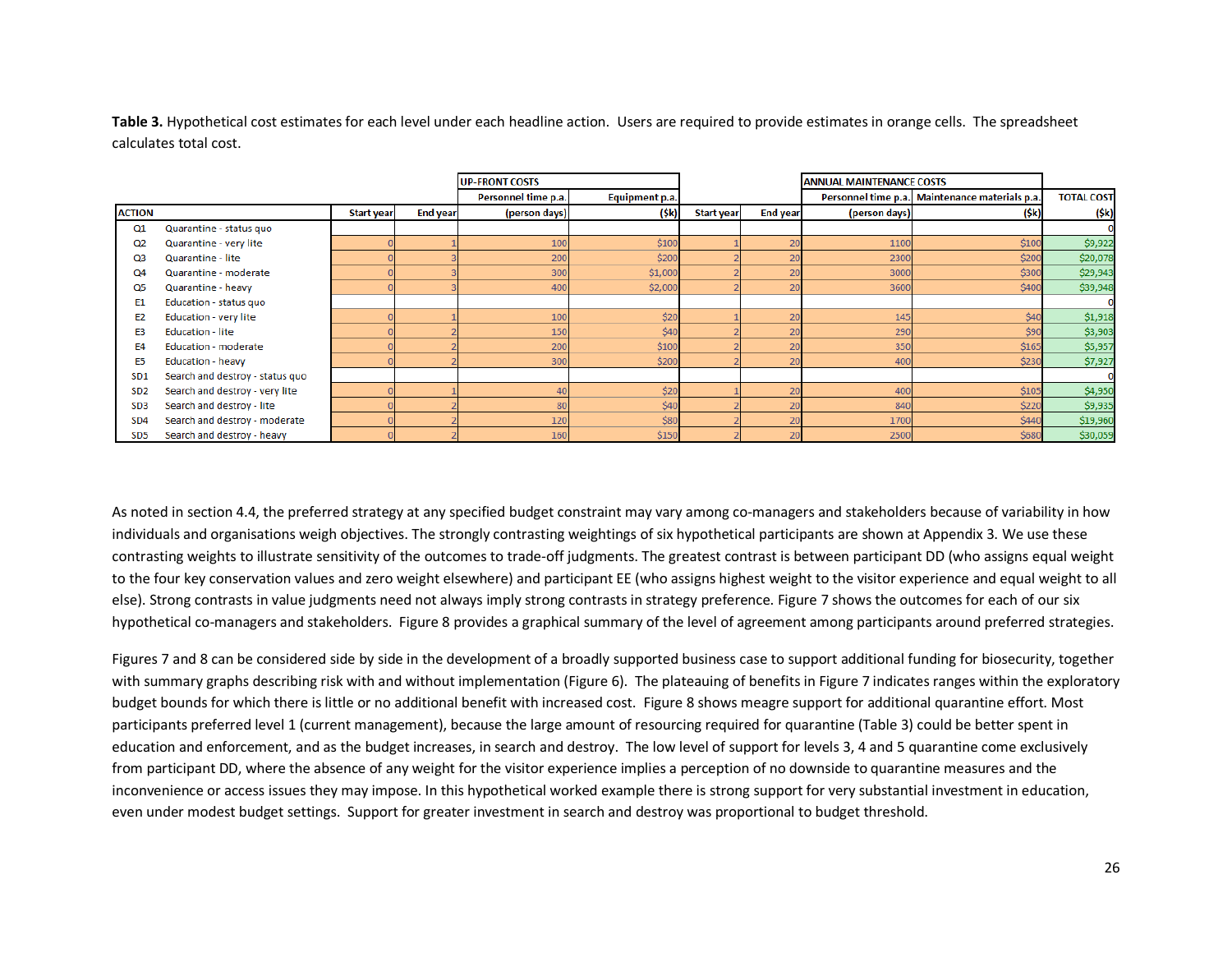

#### (a) Participant BB



#### Participant DD





# Participant CC

.



#### Participant FF



#### Figure 7. Outcomes for each of the six hypothetical participants. Differences stem from contrasts in value judgments (see Appendix 3)

# Participant EE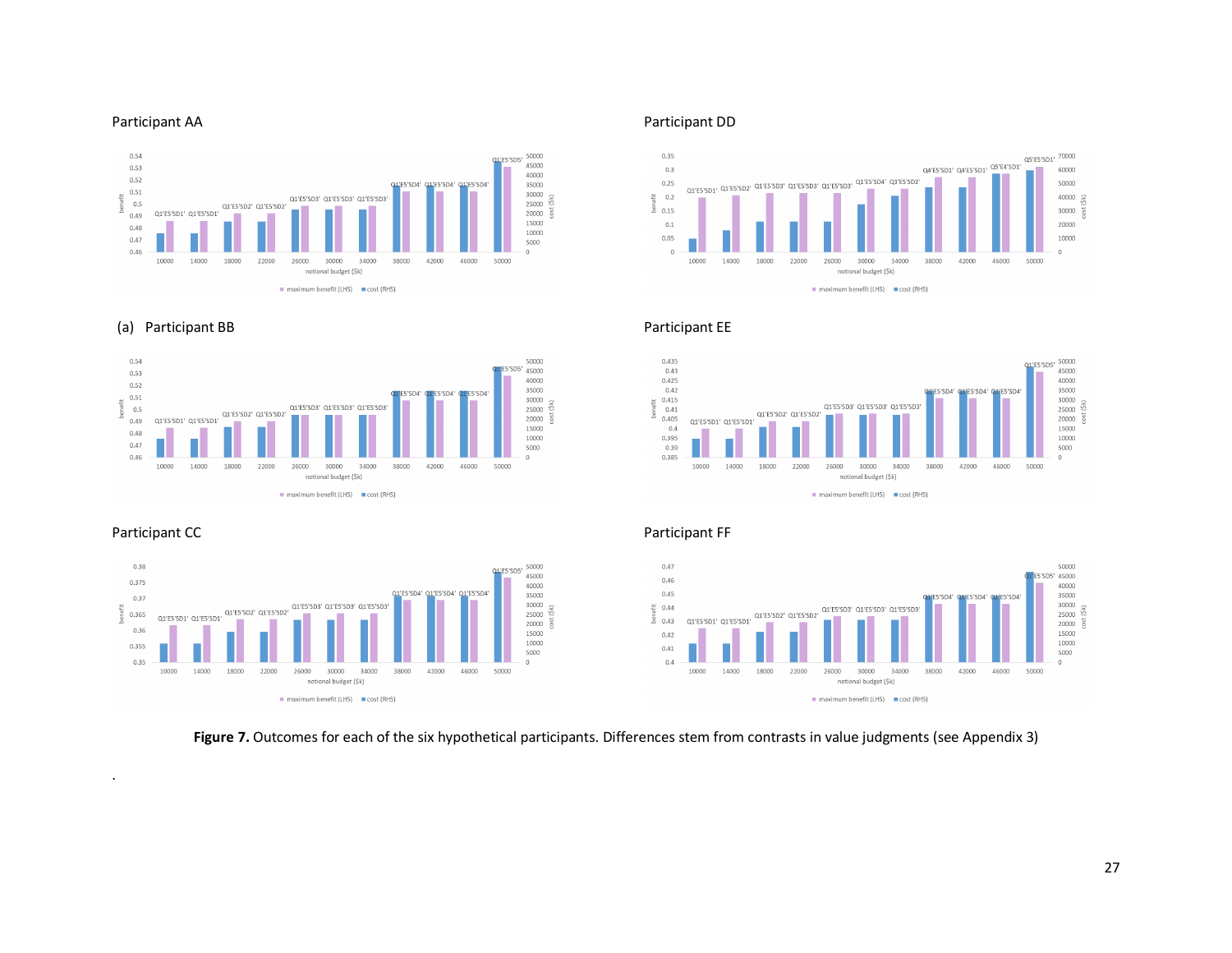

**Figure 8.** Hypothetical group outcomes showing the degree of support for each headline action at each level and each notional budget. The size of the bubbles indicates degree of support (i.e. the number of participants that had that level in their best mix of actions at that notional budget). Notional budgets refer to total budget over 20 years.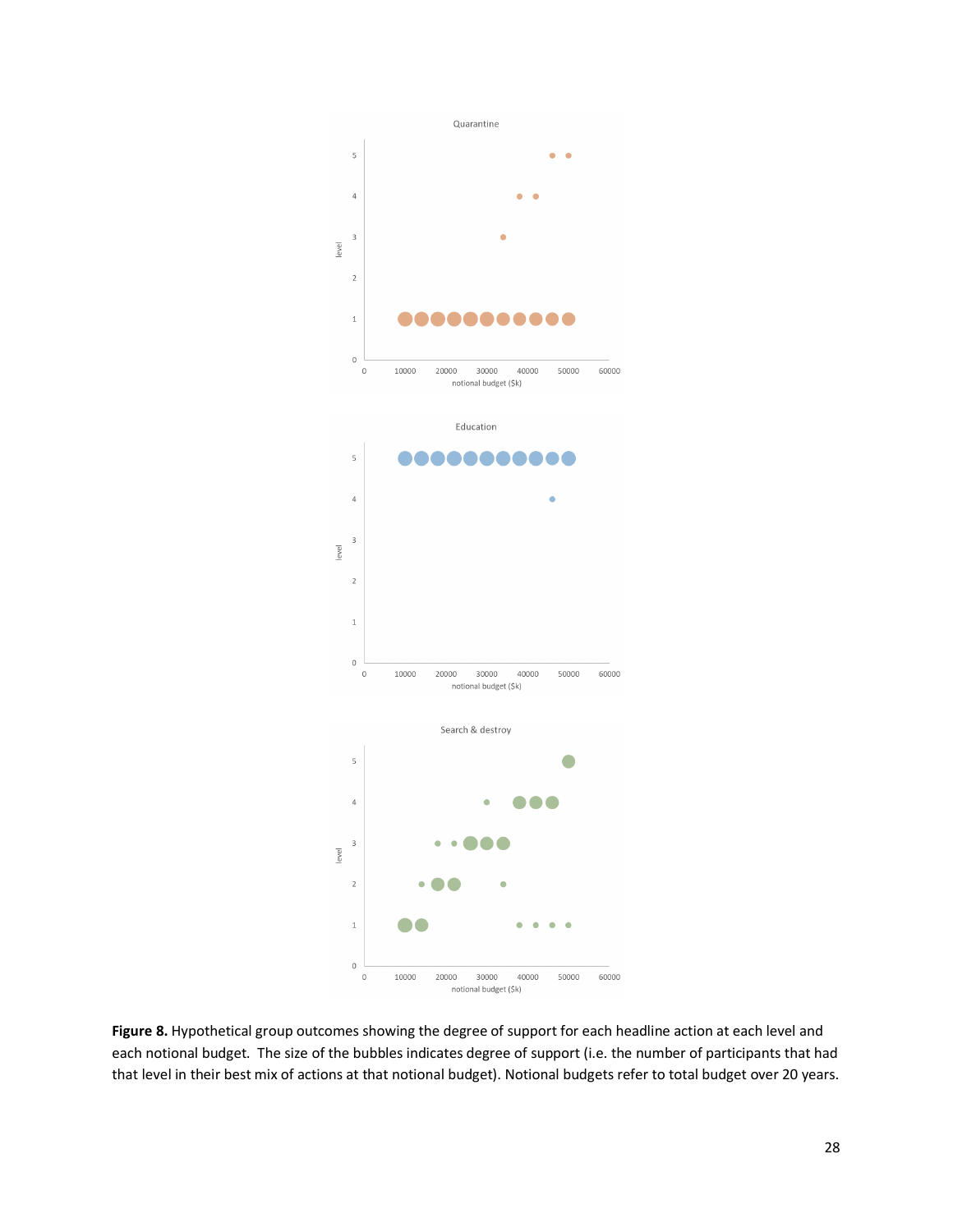The business case for increased biosecurity funding may flesh out the argument for two alternatives:

- Level 5 investment in education at a modest cost of \$10 million over 20 years.
- Level 5 investment in education and level 3 or 4 investment in search and destroy at a more substantial cost of \$30 - \$40 million over 20 years.

The foundations for these arguments can be sourced from the inputs and logic captured in the spreadsheet.

We emphasise that this outcome is based on an analysis involving only four pests of concern and hypothetical weights. An analysis that includes the full set of pests of concern shown in Appendix 2 and the priorities of K'gari co-managers and stakeholders may very well arrive at very different outcomes.

# <span id="page-28-0"></span>6.0 ACCESSING THE DECISION SUPPORT TOOLS

The main product of this research is an excel-based decision support tool:

• conservation\_biosecurity\_decisionsupport.xlsx

There are two accompanying files,

- conservation\_biosecurity\_expert\_judgments.xlsx to assist in formal elicitation of expert judgment, and
- conservation biosecurity decisionsupport demo.xlsx a pre-populated demonstration file that includes the details of the illustrative application described in this report.

The files have been submitted to CEBRA and are available from Terry Walshe on request, email [twalshe@unimelb.edu.au](mailto:twalshe@unimelb.edu.au)

Further guidance on use of the spreadsheets is provided at each tab.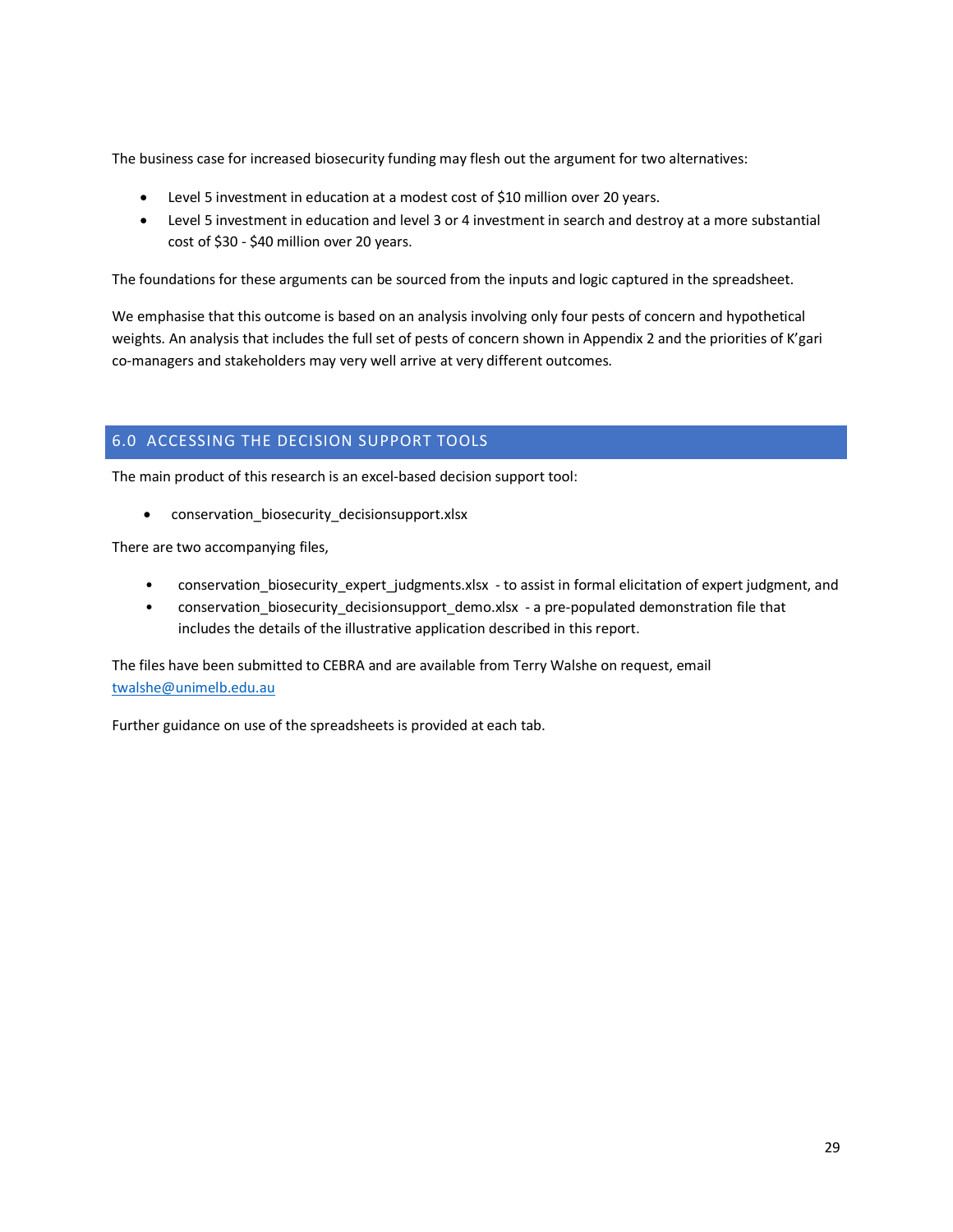## <span id="page-29-0"></span>ACKNOWLEDGEMENTS

This work relied extensively on the generosity and good will of the Fraser Island Natural Integrity Alliance. We thank the following for their thoughtful contributions to workshops: Chantel van Wamalen, Butchulla Land and Sea Rangers Linda Behrendorff, Queensland Department of Environment and Science Sue Sargent, Fraser Island Natural Integrity Alliance Geoff Pegg, Queensland Department of Agriculture and Fisheries Peter Shooter, Fraser Island Defenders Organisation Miles Broome, Butchulla Land and Sea Ranger Trent Juster , Queensland Department of Resources Don Bradley, Sandy Cape Lighthouse Conservation Association Lesley Bradley, Sandy Cape Lighthouse Conservation Association Jenn Firn, Queensland University of Technology Lyn Wallace, Queensland Department of Environment and Science Colin Zemek, Fraser Coast Council Jason Reberger, Queensland Department of Resources We are especially grateful to Sue Sargent for her enthusiasm in supporting the project from inception. This report was improved by thoughtful reviews received from Andrew Pearce at the Environmental Biosecurity Office, and two anonymous reviewers.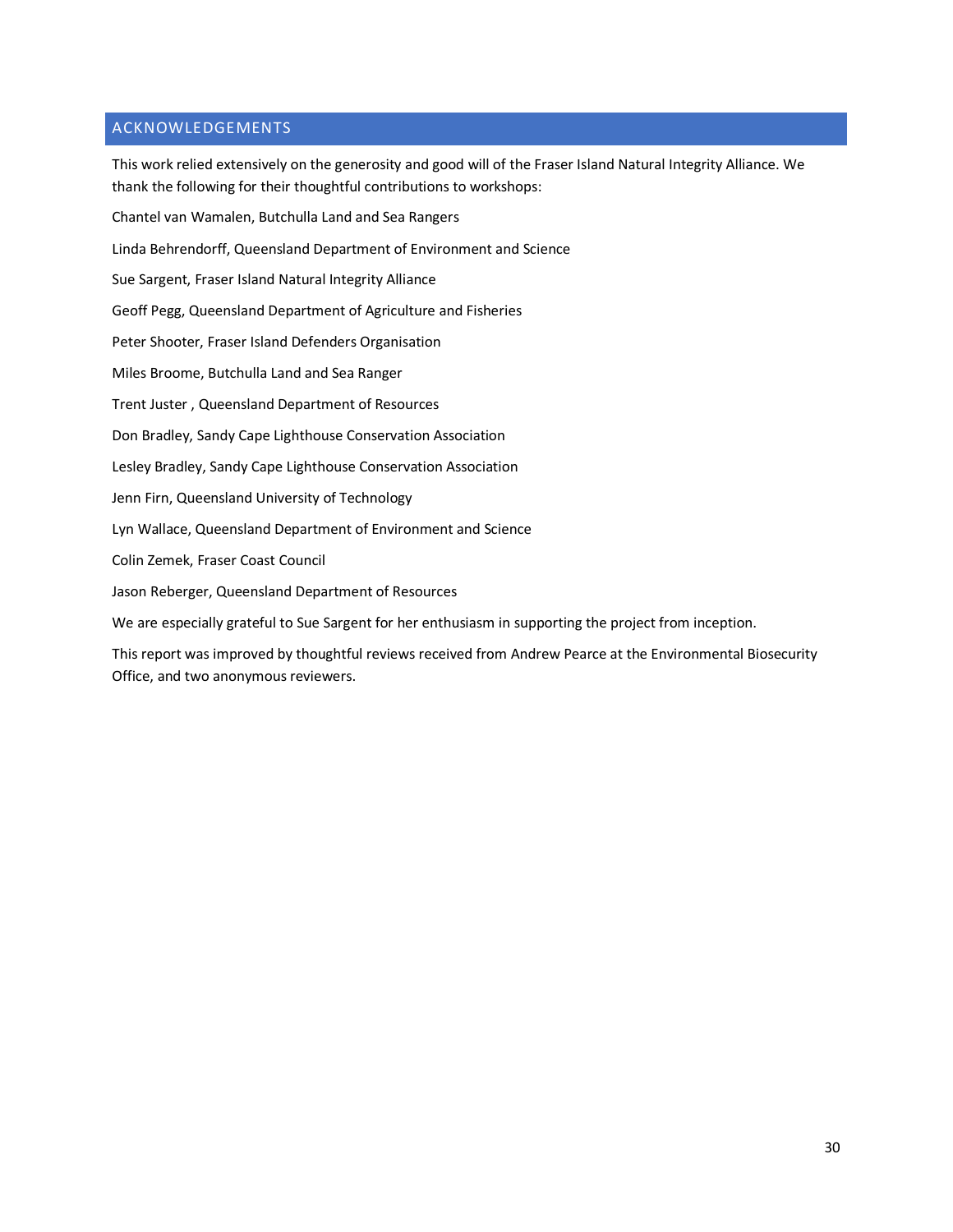#### <span id="page-30-0"></span>**REFERENCES**

- ABARES (2021). The National Priority List of Exotic Environmental Pests, Weeds and Diseases: Information Paper (Version 2.0), ABARES report to client prepared for the Chief Environmental Biosecurity Officer, Department of Agriculture, Water and the Environment, Canberra, ACT. CC BY 4.0.
- AECOM (2016). Lord Howe Island biosecurity strategy 2016. Prepared by AECOM Australia. 97 pp.
- Biggs, D., Abel, N., Knight, A.T., Leitch, A., Langston, A. and Ban, N.C. (2011). The implementation crisis in conservation planning: could "mental models' help? *Conservation Letters,* 4: 169 -183.
- Burgman, M.A. (2015). *Trusting judgements. How to get the best out of experts.* Cambridge University Press, Cambridge. 203pp.
- Finnoff, D., Shogren, J.F., Leung, B. and Lodge, D. (2007), Take a risk: Preferring prevention over control of biological invaders. *Ecological Economics,* 62: 216-222.
- Fischer, G.W. (1995). Range sensitivity of attribute weights in multiattribute value models. *Organizational Behavior and Human Decision Processes,* 62: 252 – 266.
- Gregory, R, Failing, L., Harstone, M., McDaniels, T. and Ohlson, D. (2012). *Structured decision making: a practical guide to environmental management choices.* Wiley-Blackwell, Chichester, West Sussex.
- Hajkowicz S.A., McDonald G.T, Smith P.N. (2000). An evaluation of multiple objective decision support weighting techniques in natural resource management. *Journal of Environmental Planning and Management*, 43: 505- 518.
- Hanea A.M., McBride M.F., Burgman M.A. and Wintle B.C. (2018) Classical meets modern in the IDEA protocol for structured expert judgement. *Journal of Risk Research,* 21: 417-433.
- Hemming V., Burgman M.A., Hanea A.M., McBride M.F. and Wintle B.C. (2018). A practical guide to structured expert elicitation using the IDEA protocol. *Methods in Ecology and Evolution,* 9: 169-181.
- Hubbard, D.W. (2009). *The failure of risk management: Why it's broken and how to fix it.* John Wiley & Sons, Hoboken NJ.
- Joseph, L.N., Maloney, R.F. and Possingham, H.P. (2009). Optimal allocation of resources among threatened species: a project prioritization protocol. Conservation Biology, 23: 328 - 338. doi: 10.1111/j.1523- 1739.2008.01124.x
- Keeney, R.L. (2002). Common mistakes in making value trade-offs. *Operations Research,* 50: 935 945.
- Keeney, R. L. (1992). *Value-focused thinking: A path to creative decision making.* Cambridge, MA: Harvard University.
- Keeney, R. L., and Gregory, R.S. (2005). Selecting attributes to measure the achievement of objectives. *Operations Research*, 53: 1-11.
- Landis, W.G. (2003). Ecological risk assessment conceptual model formulation for nonindigenous species*. Risk Analysis,* 24: 847 – 858.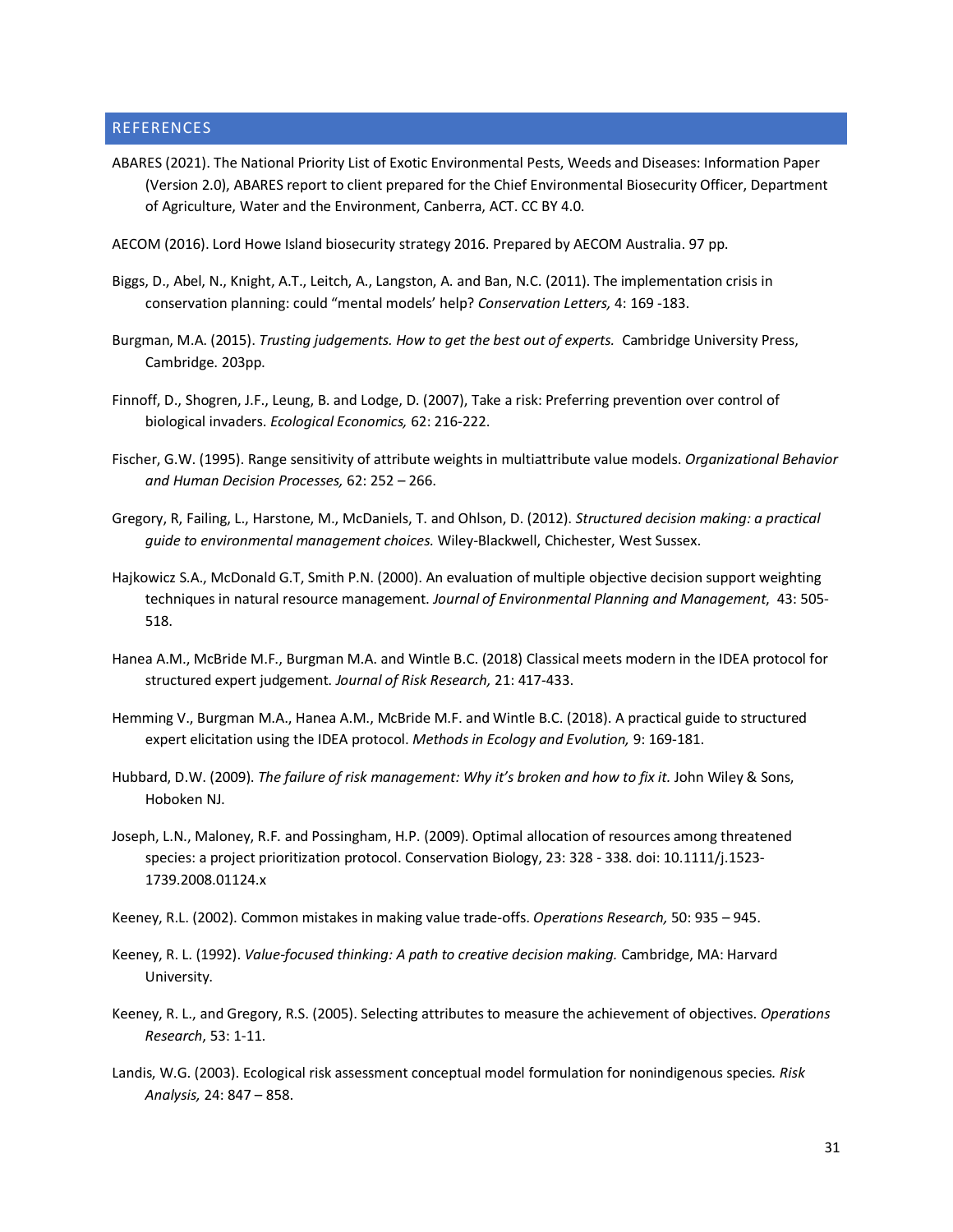- Leung, B., Finnoff, D., Shogren, J.F. & Lodge, D. (2005), Managing invasive species: Rules of thumb for rapid assessment. *Ecological Economics*, 55: 24-36.
- McCarthy, M., Burgman, M. and Gordon, I. (2007). Review of the use of period of trade and trade volume in import risk analysis, Final Project Report 0702, Australian Centre of Excellence for Risk Analysis, Melbourne.
- Melzer R. (2019). Natural Values Health Checks. A guide to undertaking Health Checks for key natural values. Version 1.6, July 2019. Ecological Assessment Unit, Queensland Parks and Wildlife Service & Partnerships, Department of Environment and Science, Queensland Government.
- PHA (2020a). Environmental risk mitigation plan for mangroves and associated communities. Version 1.0, June 2020. Plant Health Australia. 93 pp.
- PHA (2020b). Environmental risk mitigation plan for Australian Acacia species. Version 1.0, June 2020. Plant Health Australia. 93 pp.
- Runge, M.C. and Walshe, T. (2014). Identifying objectives and alternative actions to frame a decision problem. In: G. R. Guntenspergen (ed.), *Application of Threshold Concepts in Natural Resource Decision Making,* DOI 10.1007/978-1-4899-8041-0\_3, Springer Science+Business Media.
- Shackleton, R.T., Bertzky, B., Wood, L.E., Bunbury, N., Jager, H., van Merm, R., Sevilla, C., Smith, K., Wilson, J.R.U., Witt, A.B.R. and Richardson, D.M. (2020). Biological invasions in world heritage sites: current status and a proposed monitoring and reporting framework. *Biodiversity and Conservation*, 29: 3327–3347.
- Steele, K., Y. Carmel, J. Cross, and C. Wilcox. 2009. Uses and misuses of multi-criteria decision analysis (MCDA) in environmental decision-making. *Risk Analysis*, 29: 26 - 33.
- van Gelder, T.J, Vodicka, R. and Armstrong, N. (2016). Augmenting expert elicitation with structured visual deliberation. *Asia and the Pacific Policy Studies,* 3: 378 – 388. https://doi.org/10.1002/app5.145
- von Winterfeldt, D. and Edwards, E. (1986). *Decision analysis and behavioral research.* Cambridge University Press, Cambridge.
- Wood, M.D., Bostrom, A., Bridges, T. and Linkov, I. (2012). Cognitive mapping tools: review and risk management needs. *Risk Analysis,* 32: 1333 – 1348.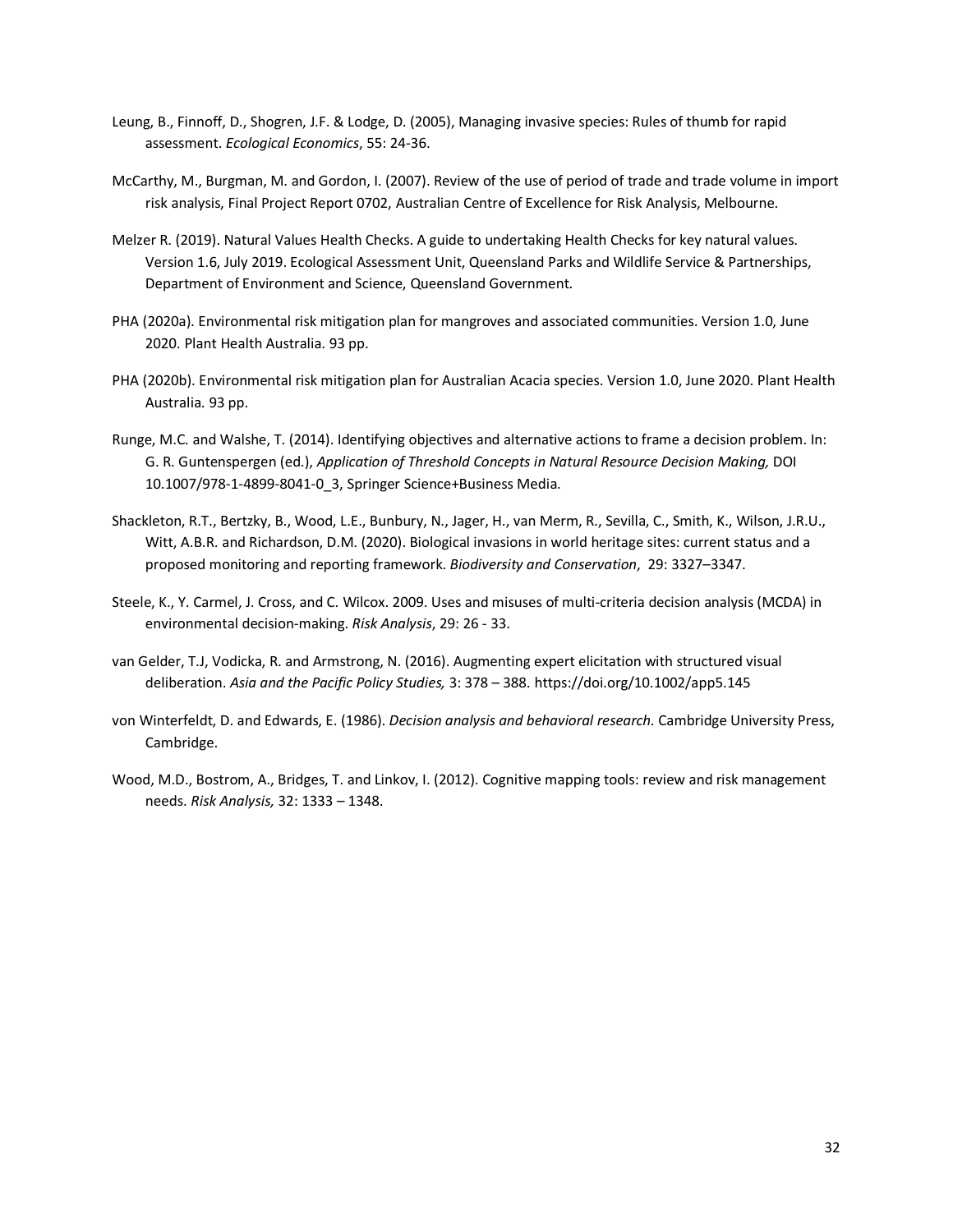# APPENDIX 1 – INPUTS FOR RISK-BASED DECISION SUPPORT

<span id="page-32-0"></span>**Appendix 1.1** Inputs describing formulation of the risk assessment and biosecurity planning setting.

| <b>Decision element</b>                                                                                                       | <b>Descriptor</b>           |
|-------------------------------------------------------------------------------------------------------------------------------|-----------------------------|
| Exploratory annual budget - lower and upper bounds                                                                            | \$k                         |
| Time horizon of assessment                                                                                                    | Years                       |
| Decision-makers and stakeholders involved in the assessment                                                                   | Name and organisation       |
| List of up to 20 pests of concern                                                                                             | Common and scientific names |
| Conservation objectives - up to six key values                                                                                | Text                        |
| Description of actions - for status quo and four discrete levels<br>for each of quarantine, education and search and destroy. | Text                        |

**Appendix 1.2** Technical judgments required for each pest on the *list of concern.* These judgments can be formally elicited from experts and recorded using the accompanying spreadsheet, *conservation\_biosecurity\_expert\_judgments.xlsx*

| Without additional management                                                                         | <b>Descriptor</b>                              |
|-------------------------------------------------------------------------------------------------------|------------------------------------------------|
| Chance of entry                                                                                       | Percentage chance $(0 - 100\%)$                |
| Chance of establishment                                                                               | Percentage chance $(0 - 100\%)$                |
| Chance of spread                                                                                      | Percentage chance (0 - 100%)                   |
| Consequences of spread for each of up to 6 conservation values                                        | Damage index $(0 - 100)$                       |
| With additional management                                                                            | <b>Descriptor</b>                              |
| Effectiveness of quarantine (at each of four discrete levels) in<br>reducing chance of entry          | Proportional reduction in chance $(0 - 100\%)$ |
| Effectiveness of education (at each of four discrete levels) in<br>reducing chance of entry           | Proportional reduction in chance $(0 - 100\%)$ |
| Effectiveness of education (at each of four discrete levels) in<br>reducing chance of spread          | Proportional reduction in chance $(0 - 100\%)$ |
| Effectiveness of search and destroy (at each of four discrete<br>levels) in reducing chance of spread | Proportional reduction in chance $(0 - 100\%)$ |

#### **Appendix 1.3** Other judgments required in the analysis.

| Judgement                                                                                                            | <b>Descriptor</b>                   |
|----------------------------------------------------------------------------------------------------------------------|-------------------------------------|
| Cost of actions                                                                                                      | \$k                                 |
| Traditional Owner requests for action implementation                                                                 | Percentage of each action (by cost) |
| Value judgments – relative importance of outcomes for<br>conservation, Traditional Owners and the visitor experience | Weights $(0 - 100)$                 |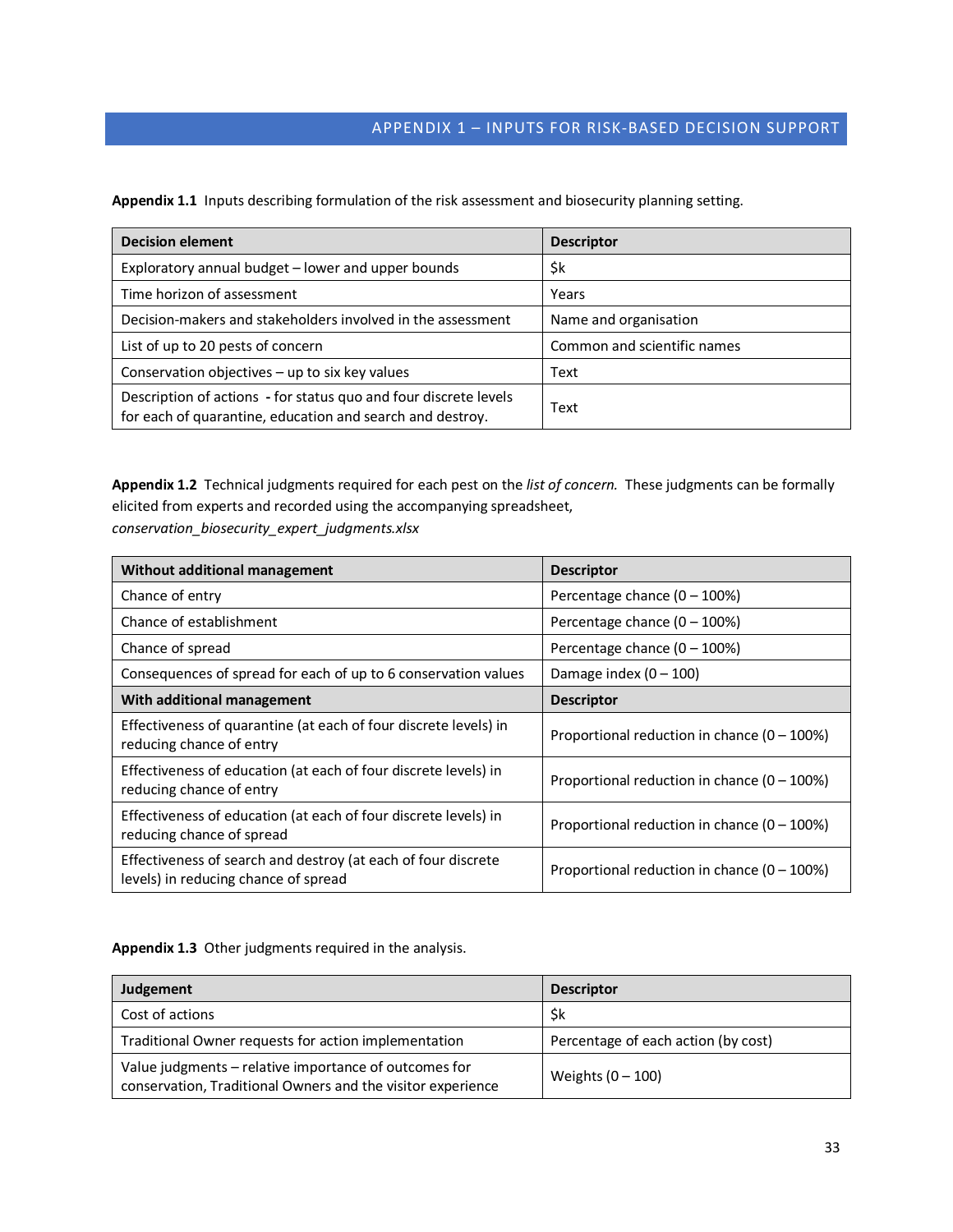# APPENDIX 2 – K'GARI DRAFT LIST OF PESTS OF CONCERN

<span id="page-33-0"></span>This list was iteratively developed in stakeholder workshops.

#### **Pathogens**

- Ceratocystis wilt (*Ceratocystis manginecans* and other exotic *Ceratocystis* spp.)
- Exotic strains of myrtle rust (*Austropuccinia psidii*)
- Polyphagous shot hole borer associated fusarium wilt (*Fusarium euwallaceae*)
- Phytophthora spp
	- o *Phytophthora ramorum*
	- o *P. multivora*
	- o *P. cinnamomi*
- Chytrid fungus (*Batrachochytrium dendrobatidis*)

#### **Invertebrates**

- Tramp ants
	- o Red imported fire ant (*Solenopsis invicta*)
	- o Electric ant (*Wasmannia auropunctata*)
	- o Yellow crazy ant (*Anoplolepis gracilipes*)
- Brown marmorated stink bug (*Halyomorpha halys*)

#### **Weeds**

- Bitou bush (*Chrysanthemoides monilifera* subsp. *rotundata*)
- Aquatic weeds
	- o Duckweed (*Lemna disperma*)
	- o Water hyacinth (*Eichhornia crassipes*)
	- o Cabomba (*Cabomba caroliniana*)
- Peruvian Primrose (*Ludwigia peruviana*)
- Cat's claw (*Uncaria tomentose*)

#### **Vertebrates**

- Mosquitofish (*Gambusia holbrooki* and *Gambusia affinis*)
- Tilapia (several spp)
- Domestic dogs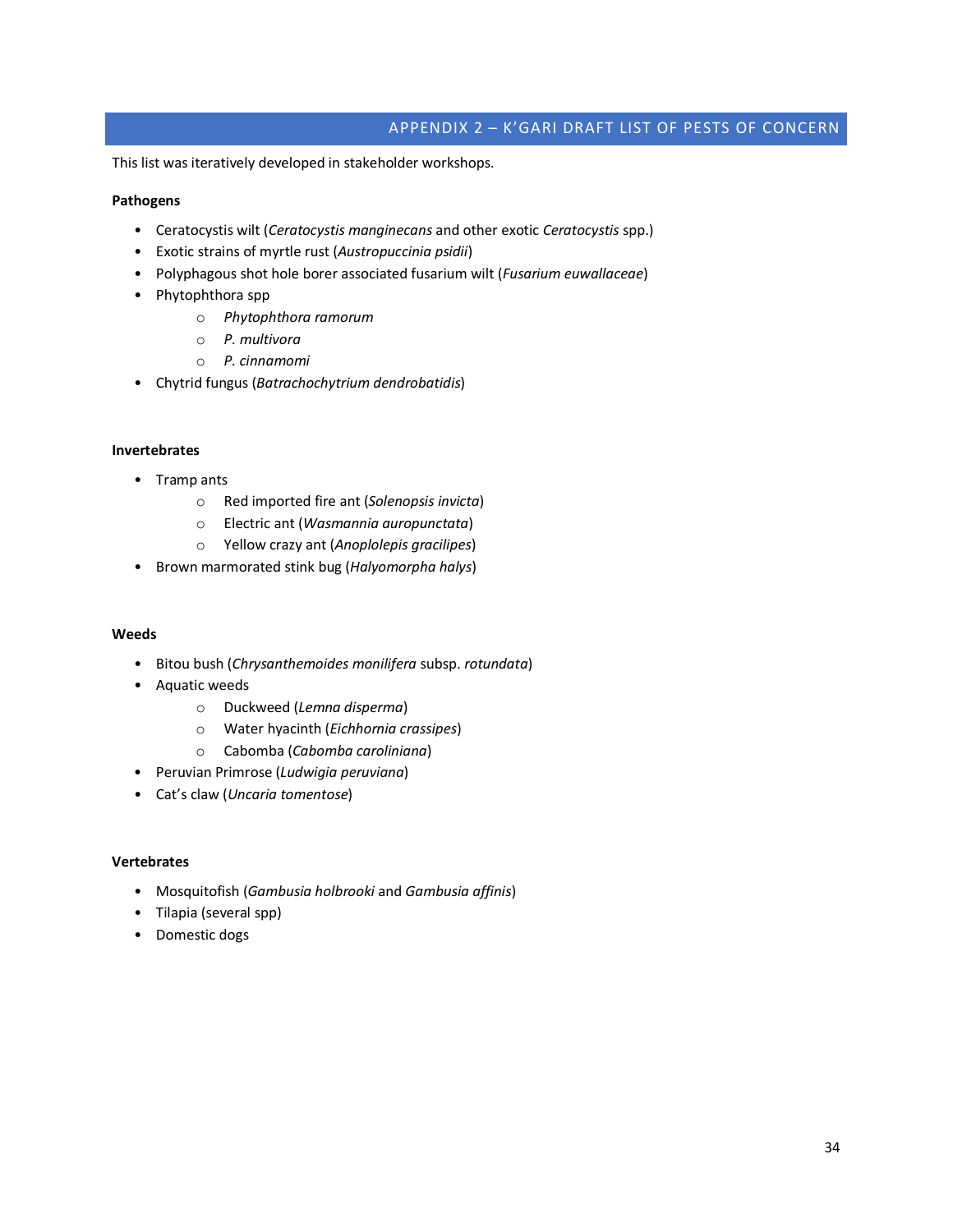# <span id="page-34-0"></span>APPENDIX 3 – WEIGHTS ASSIGNED TO OBJECTIVES BY SIX HYPOTHETICAL PARTICIPANTS

The weights reported here do not reflect the judgments of any stakeholders. They are included here for illustrative purposes only.

#### Participant AA

| Objective                                  | raw weight | normalised weight |
|--------------------------------------------|------------|-------------------|
| Rainforest - OUV (vii, viii, ix)           | 100        | 0.32              |
| Heath - OUV (ix)                           | 20         | 0.06              |
| Perched lakes - OUV (vii, viii)            | 20         | 0.06              |
| Fens - OUV (ix)                            | 20         | 0.06              |
| Visitor experience                         | 50         | 0.16              |
| Traditional Owners - connection to Country | 50         | 0.16              |
| Traditional Owners - economic opportunity  | 50         | 0.16              |
| Total                                      | 310        | 1.00              |

#### Participant BB

| Objective                                  | raw weight | normalised weight |
|--------------------------------------------|------------|-------------------|
| Rainforest - OUV (vii, viii, ix)           | 20         | 0.06              |
| Heath - OUV (ix)                           | 100        | 0.32              |
| Perched lakes - OUV (vii, viii)            | 20         | 0.06              |
| Fens - OUV (ix)                            | 20         | 0.06              |
| Visitor experience                         | 50         | 0.16              |
| Traditional Owners - connection to Country | 50         | 0.16              |
| Traditional Owners - economic opportunity  | 50         | 0.16              |
| Total                                      | 310        | 1.00              |

# Participant CC

| Objective                                  | raw weight | normalised weight |
|--------------------------------------------|------------|-------------------|
| Rainforest - OUV (vii, viii, ix)           | 20         | 0.05              |
| Heath - OUV (ix)                           | 20         | 0.05              |
| Perched lakes - OUV (vii, viii)            | 100        | 0.26              |
| Fens - OUV (ix)                            | 100        | 0.26              |
| Visitor experience                         | 50         | 0.13              |
| Traditional Owners - connection to Country | 50         | 0.13              |
| Traditional Owners - economic opportunity  | 50         | 0.13              |
| Total                                      | 390        | 1.00              |